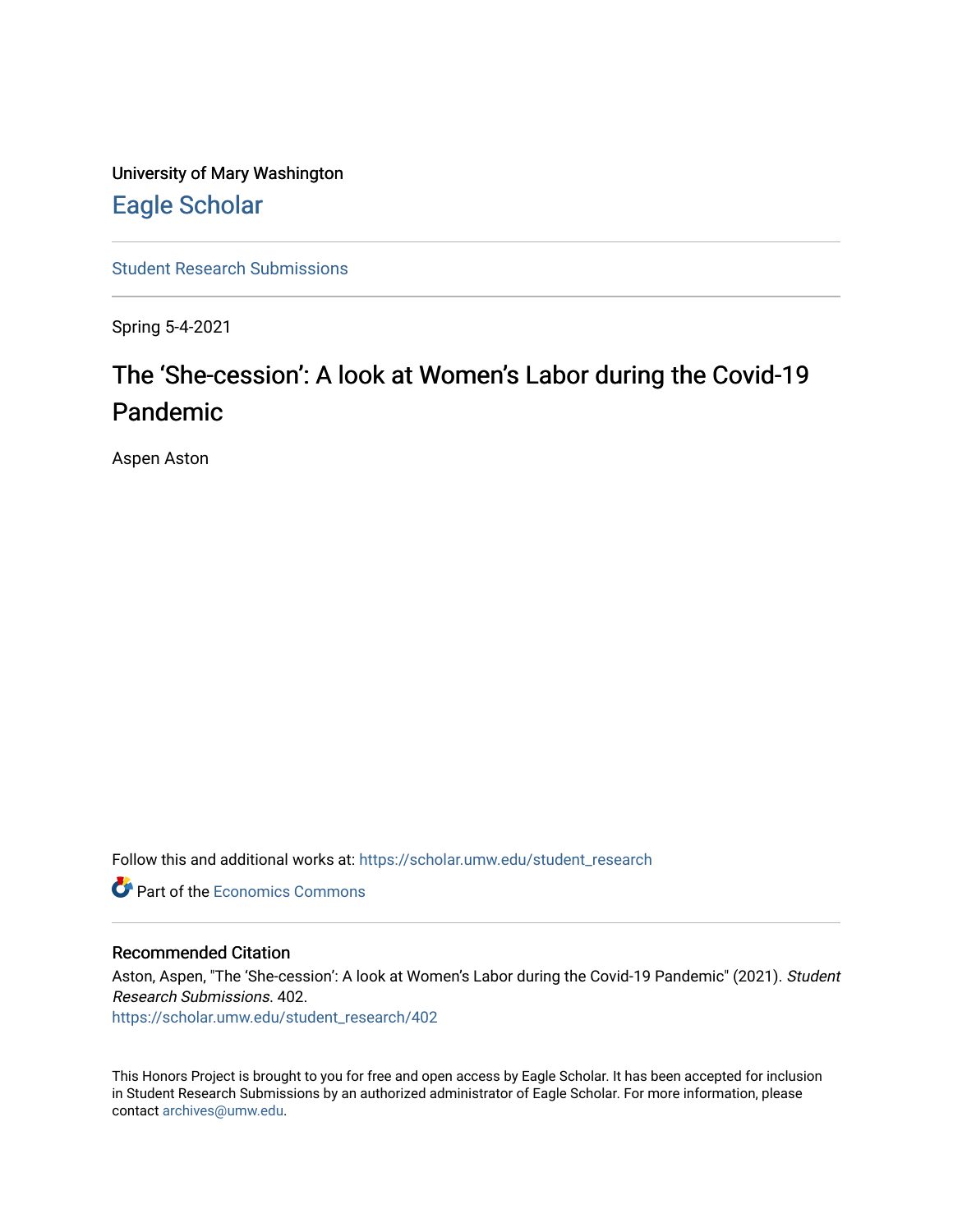# SUBMITTED TO THE FACULTY OF THE DEPARTMENT OF ECONOMICS

BY

Aspen Aston

# IN PARTIAL FULFILLMENT OF THE REQUIREMENTS FOR HONORS IN ECONOMICS

May 4, 2021

Accepted by:

Dr. Robert Rycroft, Professor

tiven a. Green

Dr. Steven Greenlaw, Professor

Amrita Dhar

Dr. Amrita Dhar, Assistant Professor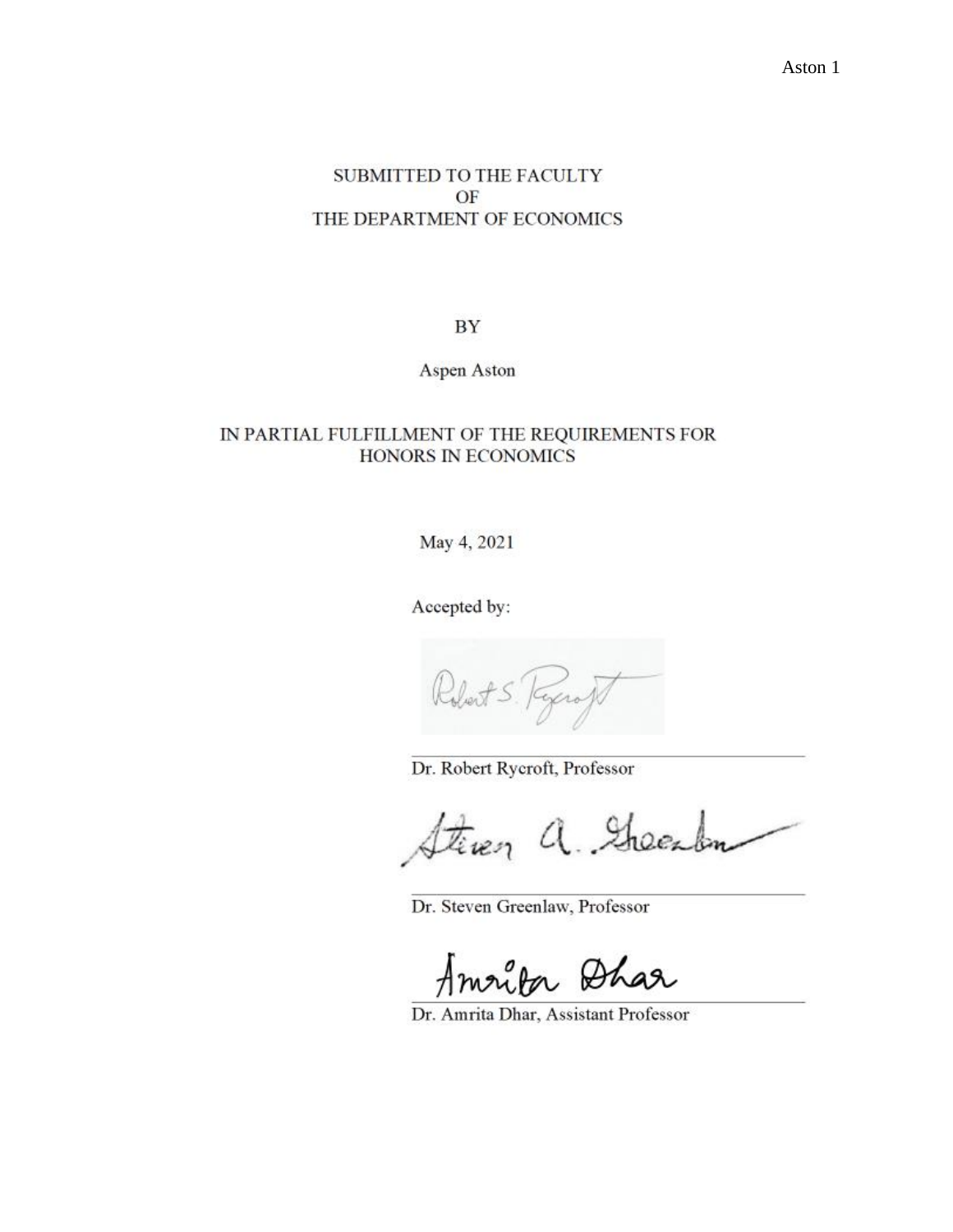**The 'She-cession': A look at Women's Labor during the Covid-19 Pandemic**

Aspen Aston Department of Economics, University of Mary Washington Economics Honors Thesis Dr. Robert Rycroft Spring 2021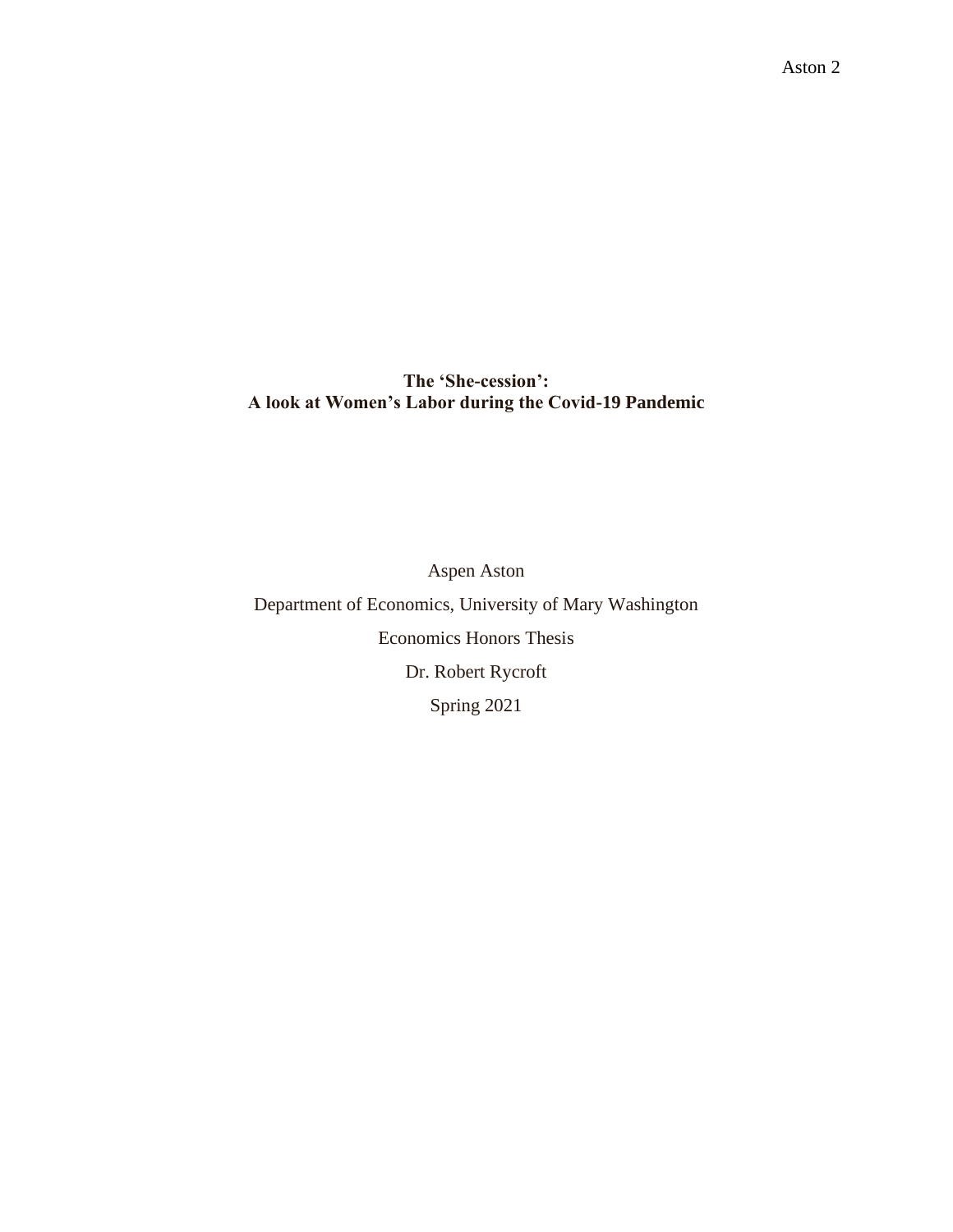# **Contents**

| $\mathbf{I}$ . |  |
|----------------|--|
| $\Pi$ .        |  |
| III.           |  |
|                |  |
| IV.            |  |
| $V_{\cdot}$    |  |
| VI.            |  |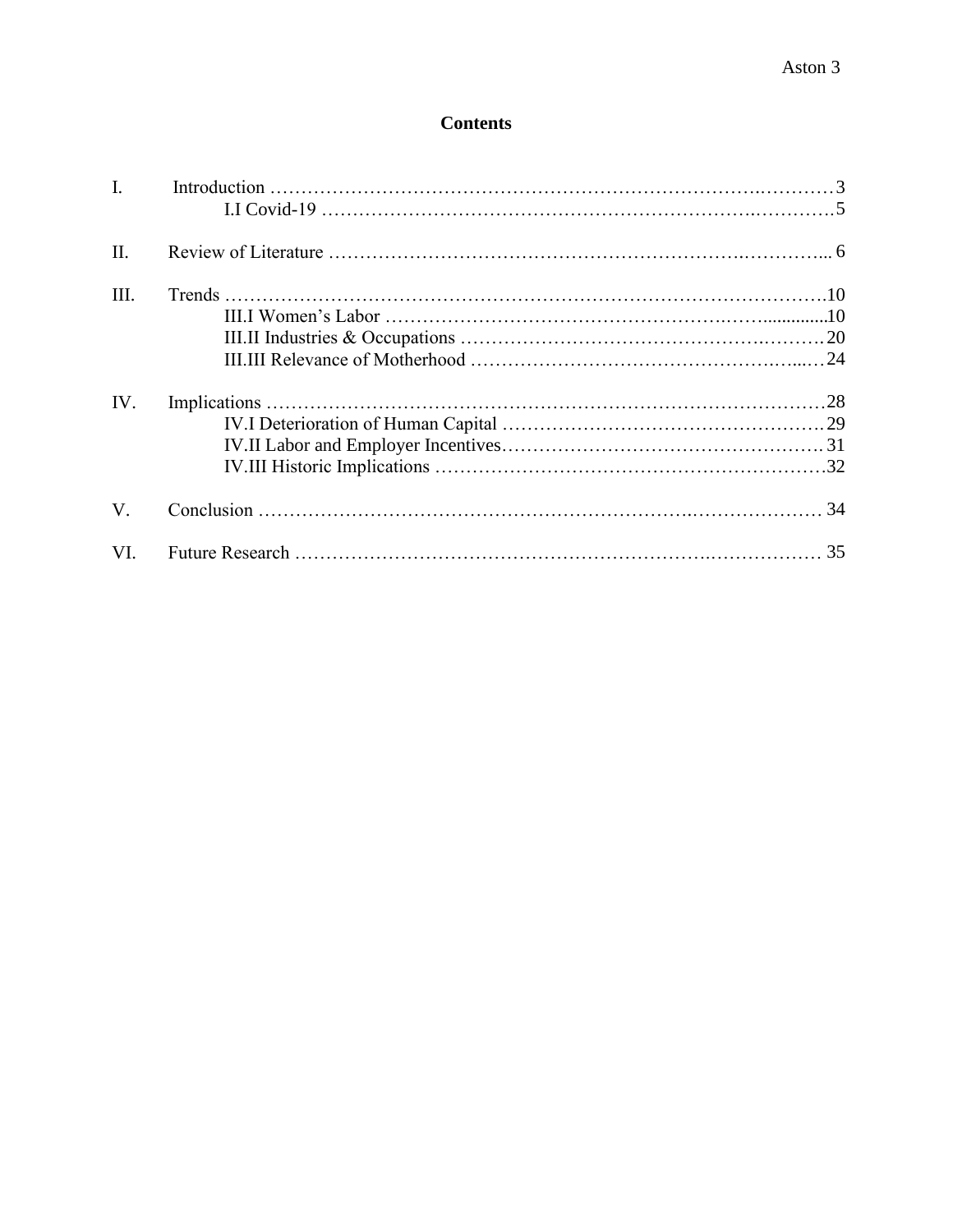Aston 4

## **I. Introduction**

Over the past few decades there has been an increasing number of women in the United States labor force (see Figure 1). This growth has been made possible by increased attainment of higher education, family planning options, and equal opportunity legislation (Bureau of Labor Statistics 2019). As women have increased their presence in the labor force, their earnings have also risen and begun to more closely match the earnings of their male colleagues (see Figure 2) (Bureau of Labor Statistics 2019). While these advancements of the women's labor force are significant, the current economic recession, related to the Covid-19 pandemic, raises questions about the longevity of women's workforce progress and subsequent earnings. This is of particular concern because although women have made notable strides in educational attainment and workforce presence, there is still a persistent gap in the wages of men and women. Women's median weekly earnings only amounted to 81.5% of men's median weekly earnings pre-recession in 2019 (Hegewisch and Barsi 2020). There is substantial empirical research examining why the disparity between men and women's wages exists, however because the 2020 recession was likely caused by a global pandemic, various inequalities both social and economic have been exposed within the United States, this exposure may further reveal how social attitudes and behaviors contribute to the labor force participation and earnings of women. In this paper I will review the theories and observations about the position of women in the United States labor force during 2020 in order to better understand the implications of the pandemic on women's earnings potential and future labor force participation.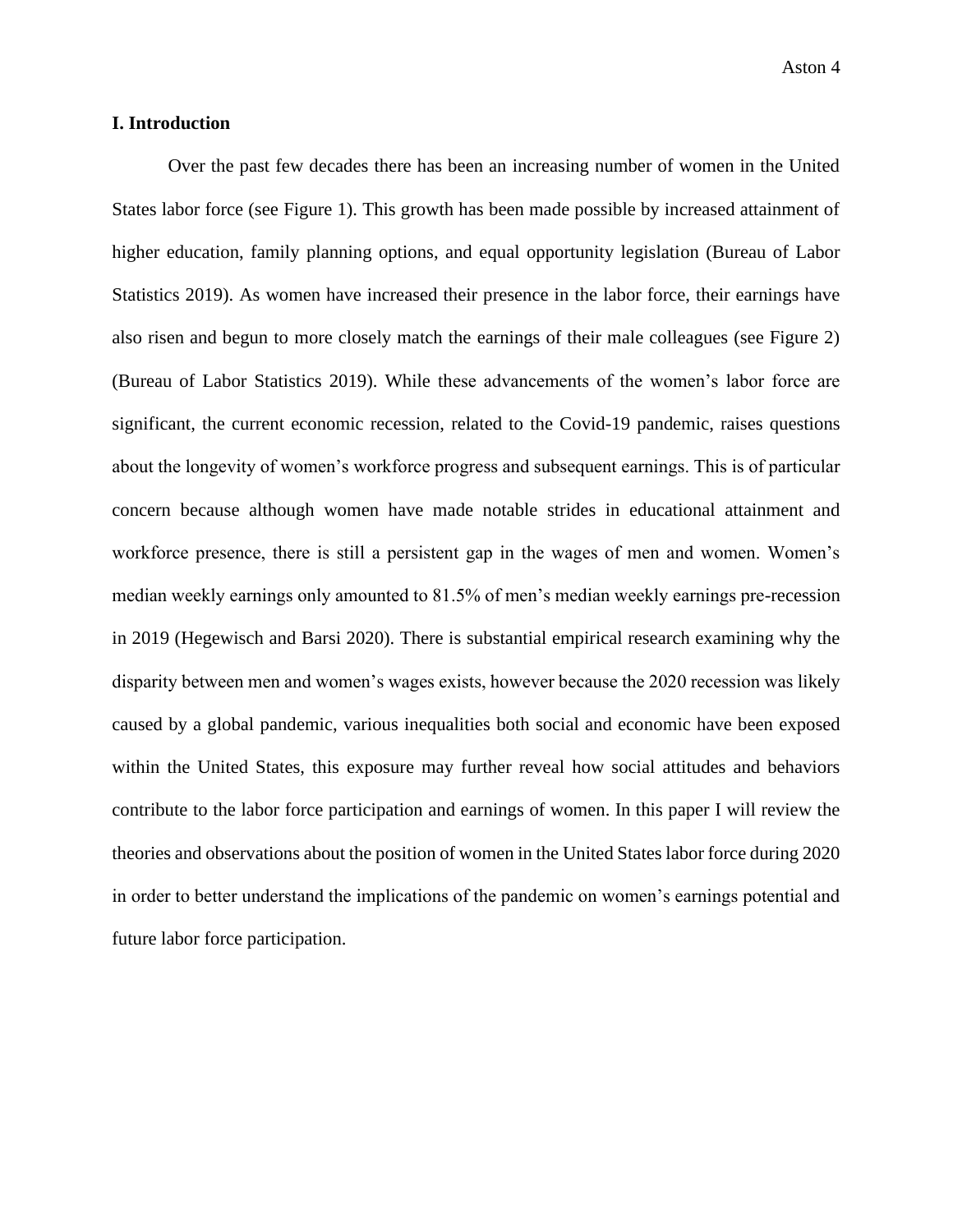

**Figure 1. Labor Force Participation and Employment Level – Women 1980-2020**

Sources: Bureau of Labor Statistics, Labor Force Participation Rate - Women [LNS11300002] (Washington, DC: U.S. Department of Labor, 2020); Bureau of Labor Statistics, Employment Level – Women [LNS12000002] (Washington, DC: U.S. Department of Labor, 2020).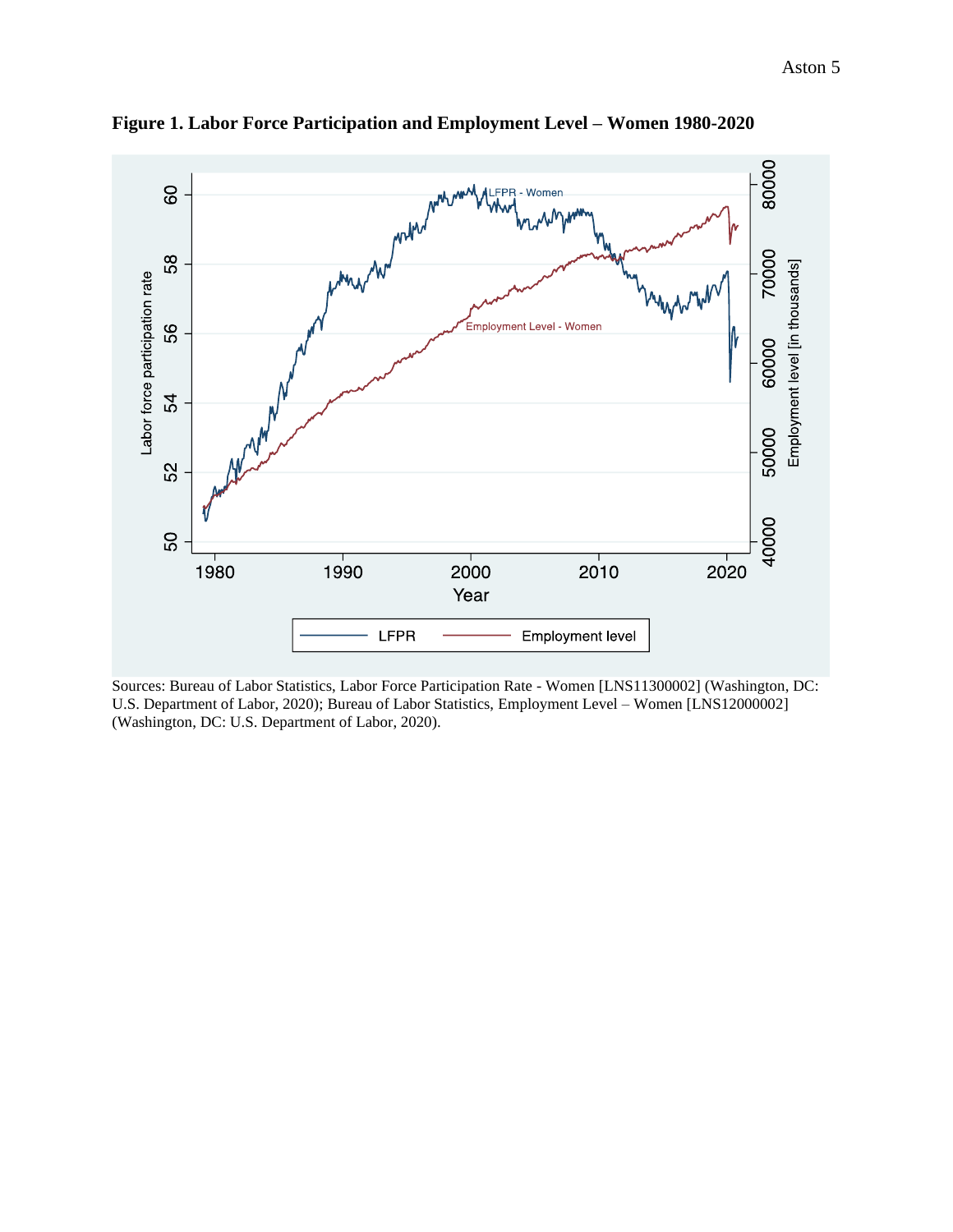

**Figure 2. Women's median weekly earnings as a percent of men's 1979-2019**

Source: Bureau of Labor Statistics, "Women's earnings as a percentage of men's for full-time wage and salary workers, 1979-2019 annual averages," (Washington, DC : U.S. Department of Labor, 2020), chart 1.

# **I.I Covid-19**

On January 21, 2020 the Center for Disease Control and Prevention (CDC) confirmed the first Covid-19 case within the United States. Only 10 days later on January 31, a public health emergency was declared (U.S. Department of Health and Human Services 2020). However, although there were reported cases of the virus in the U.S. during January and February of 2020, much of the virus panic was avoided until March, when the number of Covid-19 cases started to increase and a national emergency was declared (Thebault, Meko and Alcantara 2021). Just as Covid-19 was becoming a reality to many Americans, research found that social distancing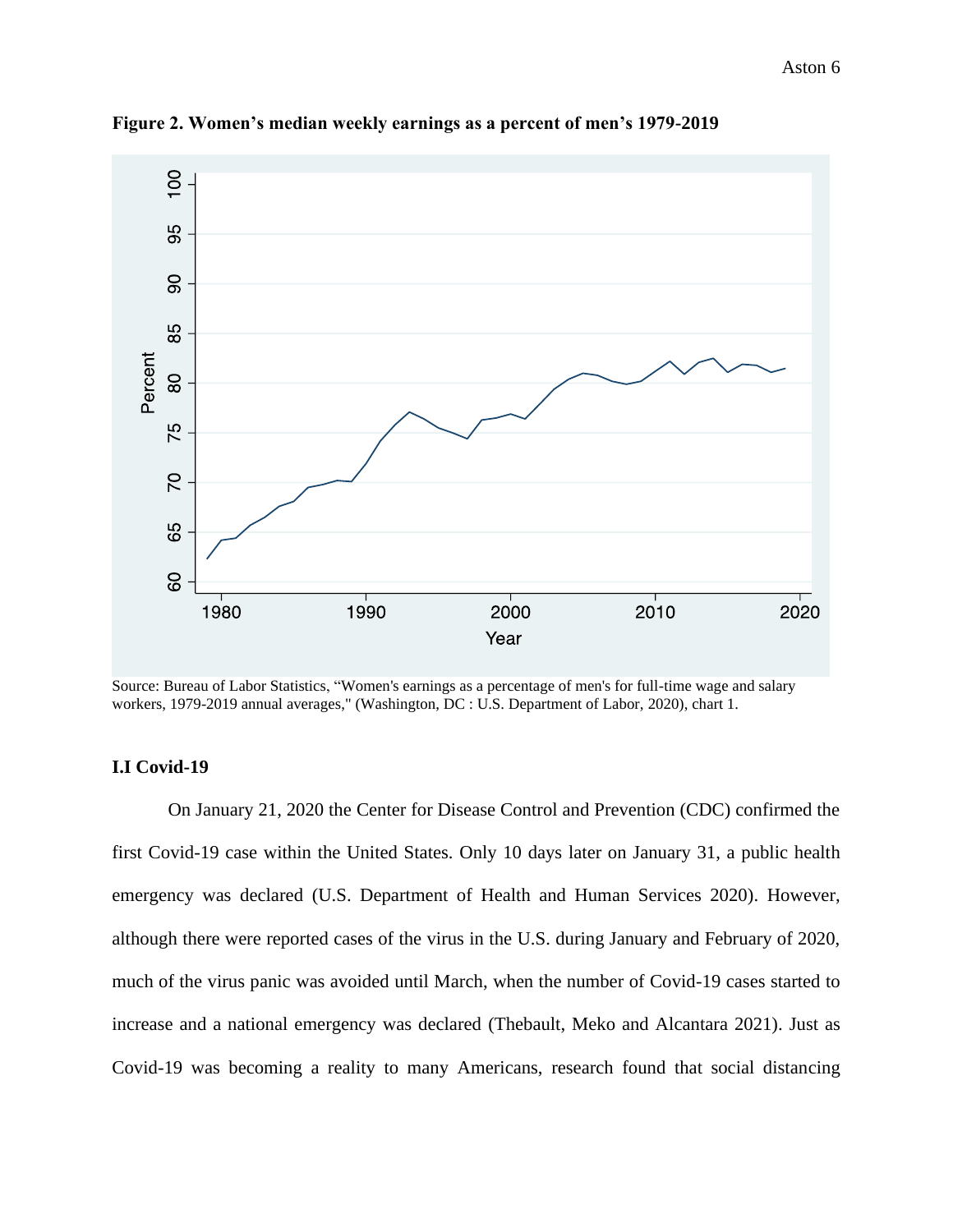measures could reduce the rate of infection (Thebault, Meko and Alcantara 2021). Subsequently, the CDC recommended the cancelation of large gatherings and influenced U.S. state governments to enforce shutdown orders (Thebault, Meko and Alcantara 2021). In addition to various state social-distancing mandates there were cancelations and delays of numerous social gathering events such as the NBA's remaining basketball season and MLB's baseball season (Thebault, Meko and Alcantara 2021). Social distancing also resulted in the temporary closure of countless nonessential, high-contact businesses, specifically businesses that could not operate solely online such as public schools and restaurants, leaving many unemployed temporarily or permanently (Thebault, Meko and Alcantara 2021).

Social distancing measures along with other circumstances created by the global pandemic induced trends in the labor market that are unique to this particular recession. More specifically, the Covid-19 pandemic and subsequent recession have disproportionately affected women's labor, whereas most recessions have had more significant effects on men's employment. In addition to the conditions of the pandemic that have influenced women's employment, there are various social forces that have affected women's labor force participation. It is the intention of this research to discuss the long-term implications on women's labor and wages by examining these forces.

## **II. Review of Literature**

The global- Covid-19 pandemic and the United States economic recession that followed, are on-going and unresolved, as a consequence, there is a lack of peer reviewed empirical research examining the current labor market situation. Thus, what limited peer reviewed research exists will be supplemented in this paper with the findings of working papers and news articles that have followed the events of 2020 closely. Additionally, because Covid-19 is a health-crisis, which has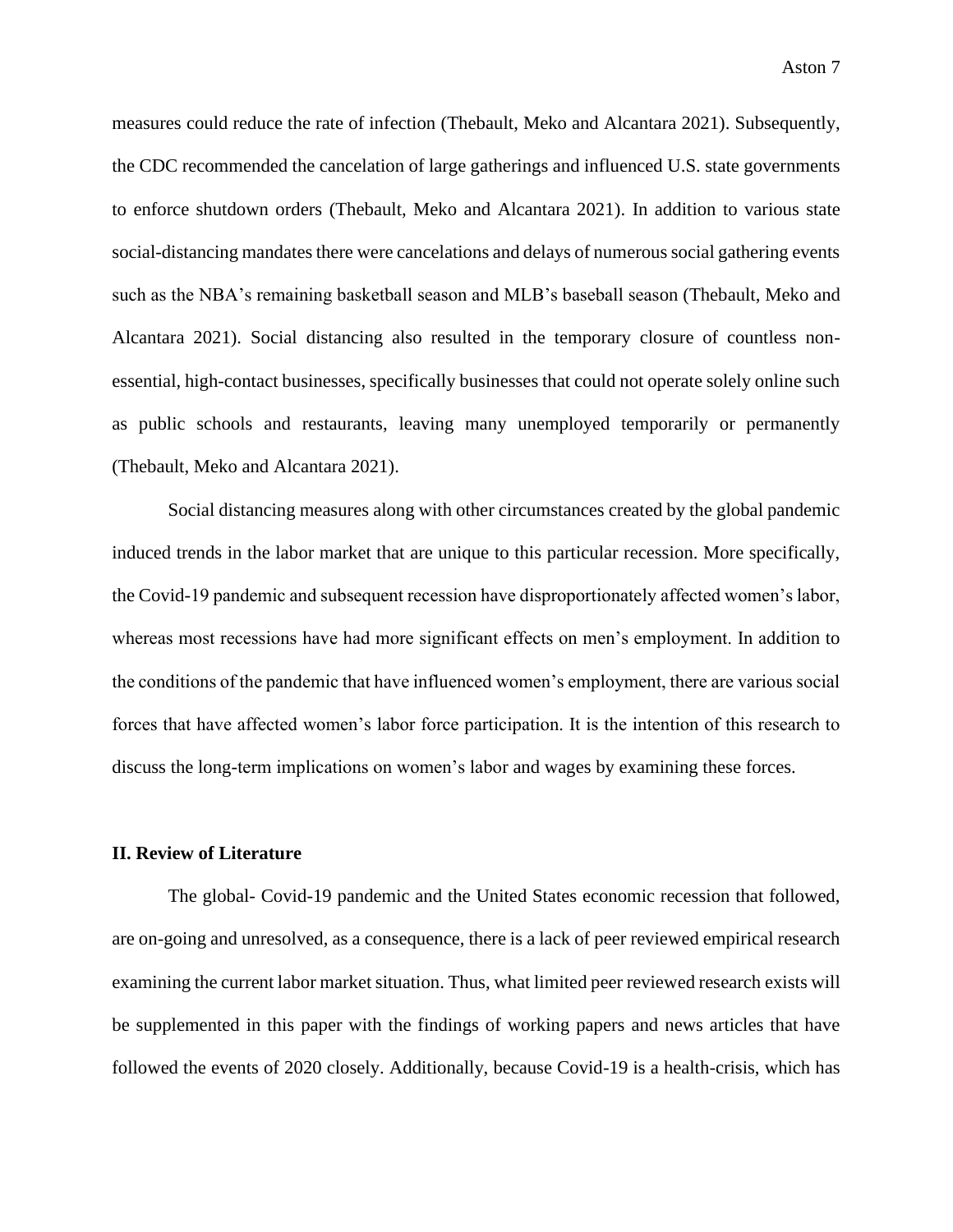exposed certain economic, political and social flaws in the U.S., it is important for this paper to review interdisciplinary studies. Therefore, in conjunction with the review of past and present empirical economic research, this paper will discuss the findings of sociologists, political scientists, and journalists. Each of these disciplines offer unique perspectives on the pandemic and recession, which will be useful in understanding the long-term implications of the current situation on women's labor force participation and earnings.

The circumstances created by the global, Covid-19 pandemic have affected different industries and groups of people differently than in the past. Previous empirical research has found that in virtually all preceding recessions, industries that were closely linked to the business cycle experienced the highest unemployment (Alon et al. 2020). Cyclical industries such as automotive and construction were significantly affected during the 'Great Recession' in 2008, because of their dependency on economic growth (Bureau of Labor Statistics 2012). However, during the 2020 recession, industries that were less affected in the past like the restaurant and airline industries, were significantly affected due to social distancing. This phenomenon has likely affected women's employment shares more significantly than men's because women tend to have higher employment in service occupations (Alon et al. 2020). These service occupations also generally pay less, which contributes to lower earnings for women and the greater likelihood for women to live in poverty compared to men (Bleiweis, Boesch, and Gains 2020).

The pattern of lower-wage occupations experiencing high unemployment for long periods of time during the 2020 recession, while higher wage occupations have experienced more modest unemployment has been referred to as the K-shaped recession recovery (Siegel, Dam and Werner 2021). This recovery pattern not only impairs women's employment but has also had significant effects on minority labor (Siegel et al. 2021). This pattern is further realized as occupations that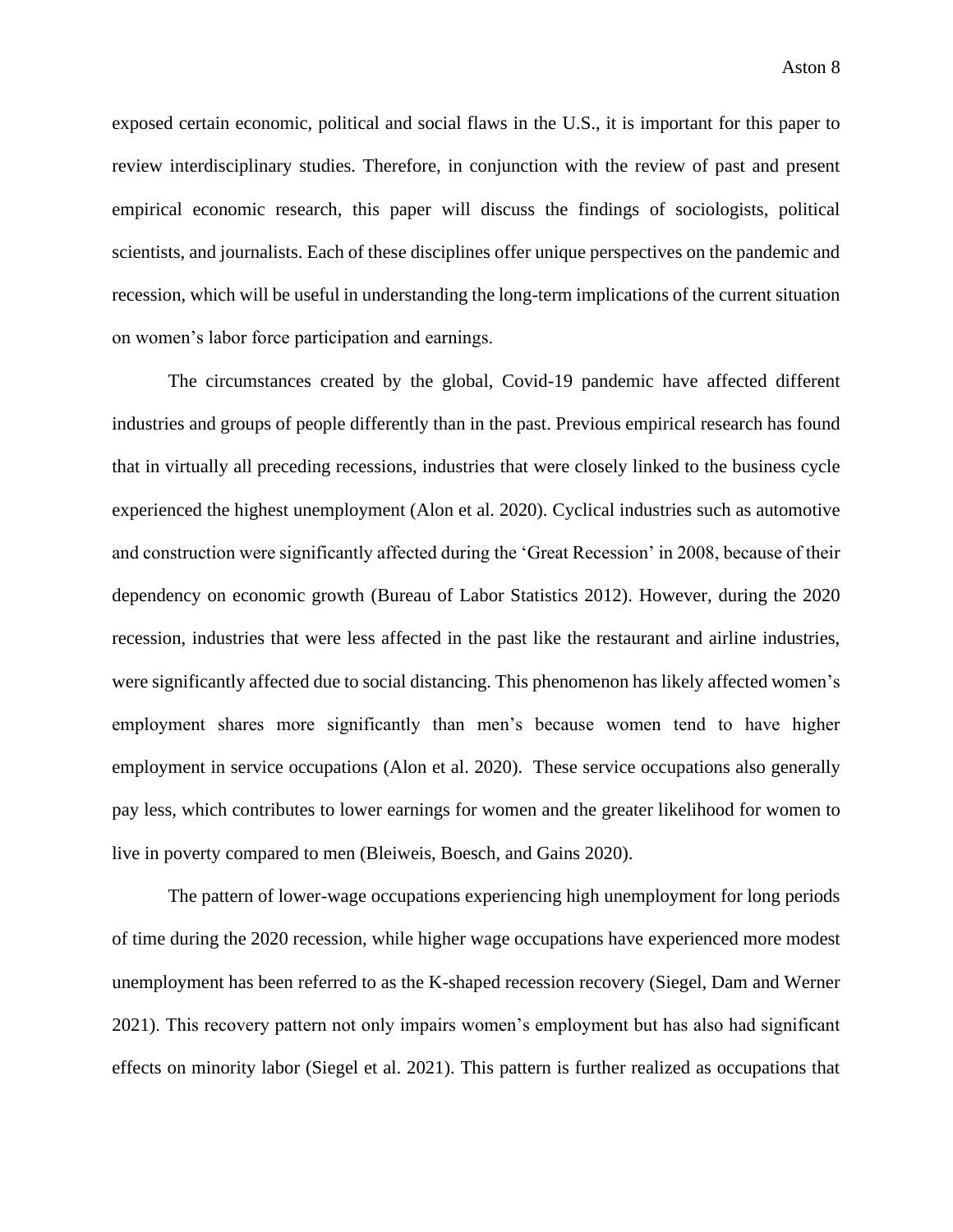were able to move most or all operations online to abide by social distancing measures, as well as occupations that already had teleworking capabilities (mostly professional/white collar jobs) were able to continue functioning amidst the pandemic. Loften et al. (2021) calculated the share of parents to overall employment within an occupation by gender, using data from the Current Population Survey and the American Time Use Survey, and they found that women were less likely to be unemployed during the pandemic if they were in an occupation that allowed for telework and had flexible hours. In addition to the types of occupations women generally hold, parental status may have also contributed to their labor force participation and level of earnings during the 2020 recession.

During the early weeks of the pandemic, many American schools and daycare centers closed in order to limit the spread of Covid-19. These closures were meant to be temporary solutions however continued for months. Thus, the pandemic created another unique problem; the loss of childcare for working parents. Parents with children under 18 years old experienced extensive losses in employment, with mother's changes in employment exceeding father's changes in employment throughout the entirety of the pandemic (see Figure 3) (Rampell 2021). The conundrum to find childcare was worsened by pandemic fear, causing families who once relied on grandparents, friends, and neighbors to look after their children, to leave the workforce in order to care for them themselves (Alon, et al. 2021). One study suggested that women were disproportionately taking on this responsibility of parenting and childcare, even when both parents worked from home (Calarco, et al. 2020). Calarco, a sociologist, supported this theory with surveys, diary entries and in-depth interviews collected from mothers during the pandemic (2020). Her findings are consistent with pre-pandemic economic research that found that caretaking was the most frequently reported reason for unemployment among women with children (Christnacht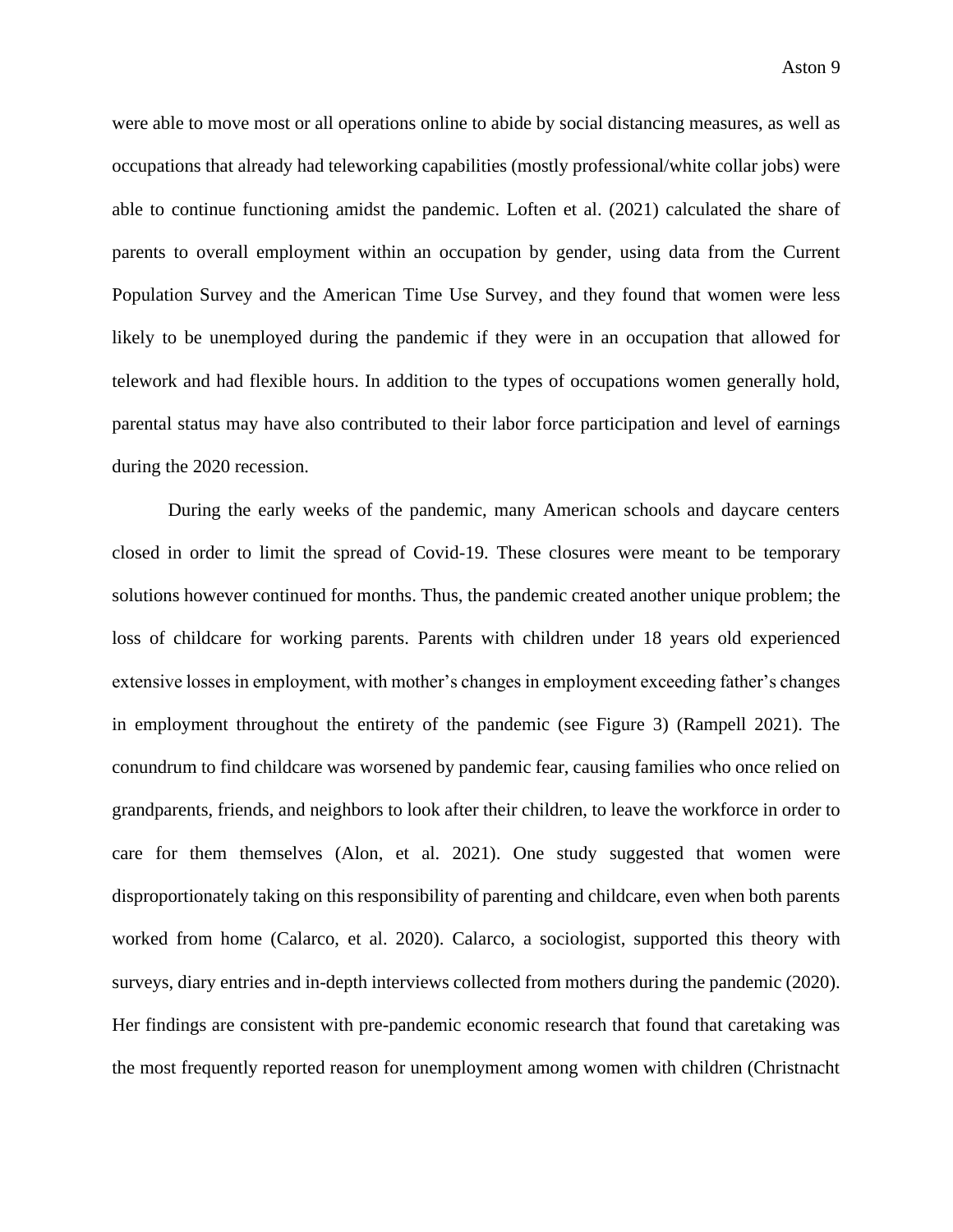and Sullivan 2020). Another study, again completed pre-pandemic, suggests that one-third of mothers under 40 years old were no longer working in order to care for their children (Malik and Morrisse 2020). Furthermore, women with multiple children generally had lower labor force participation than women with only one child (Sadler and Szembrot 2020).





Source: Catherine Rampell, "Opinion: More covid relief is urgent. January's jobs report shows where the need is greatest," (Washington, DC: *The Washington Post,* 2021), fig. 3.

The decisions of mothers to leave work or attempt to balance telework and caregiving more than fathers, is likely partially due to financial decision making based on the fact that women generally earn less than men (Calarco 2021). Prior research suggests that women who were mothers experienced temporary declines in earnings and a permanent setback in the likelihood of returning to the labor force after having children (Sadler and Szembrot 2020). However, there is also evidence that during recessions women face gender-based stereotypes about childcare,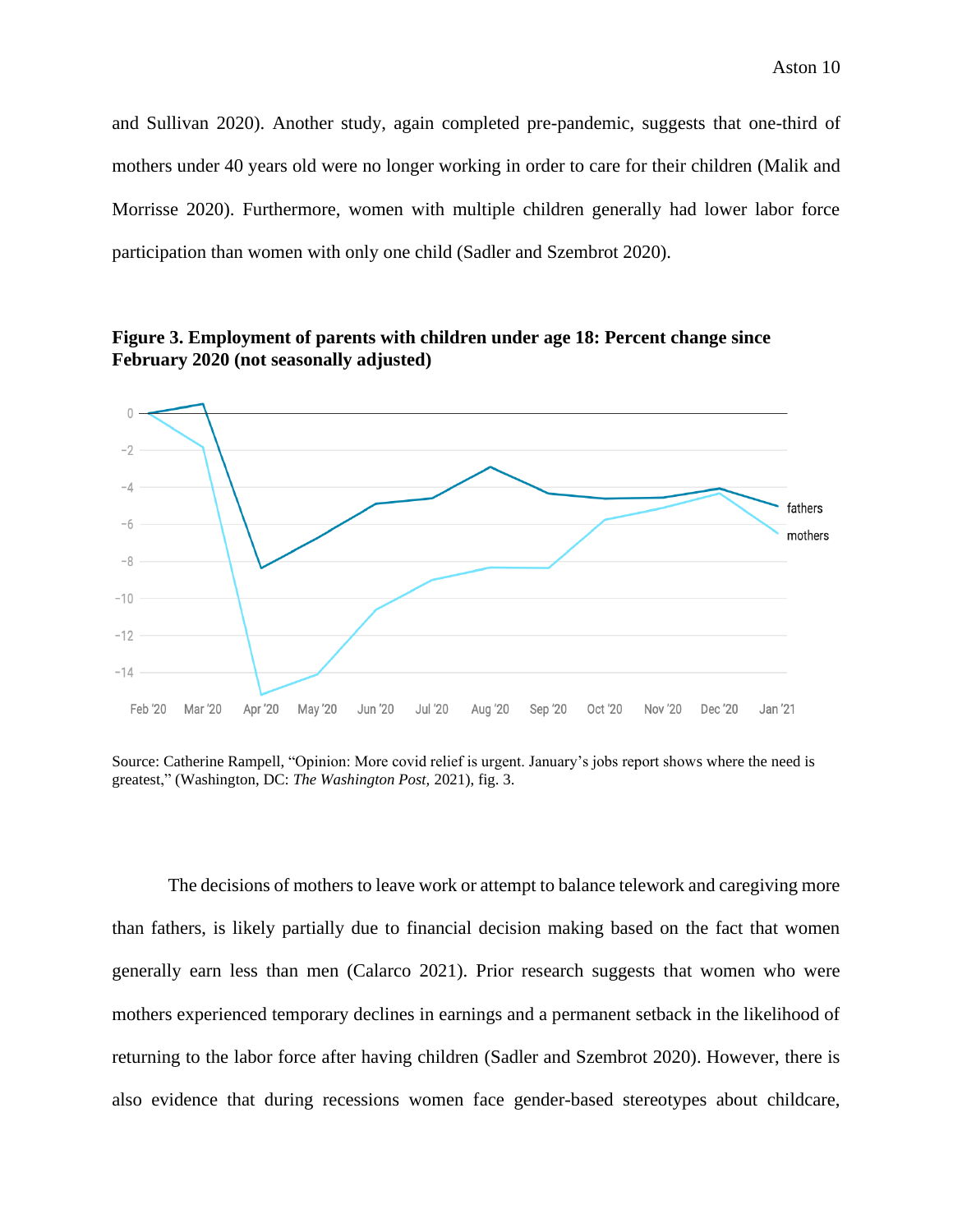making them more likely to be laid-off than fathers (Dias, et al. 2019). Additionally, social norms may have influenced women to take on the role as the primary caregiver.

These patterns in the women's labor force and in society prior to and during the pandemic suggest that women have continuously faced more barriers to higher earnings and employment than men. This research will reveal that those patterns have not only persisted during the 2020 recession but have become more prominent, likely causing long-term declines in women's labor and earnings.

#### **III. Trends**

The labor market is a complex institution that relies on various worker and employer behaviors as well as outside economic forces, such as government regulations. Furthermore, because the disproportionate effects on women's labor during the 2020 recession are likely caused by both economic and social factors, the interpretation of this issue is further complicated. In order to clarify how the 2020 recession has directly affected women's labor force and earnings, there is a series of graphs and explanations provided, which expand on the trends in women's labor during the long run and during the global pandemic. The aforementioned explanations and figures have been organized in such a way as to provide a narrative about women's labor before and during the recession. The series begins with long-run and macroeconomic data and finishes with highly specific occupational data from 2020.

#### **III.I Women's Labor**

An important factor in determining the overall health of an economy is LFPR, which describes the amount of labor that is available for the production of goods and services within the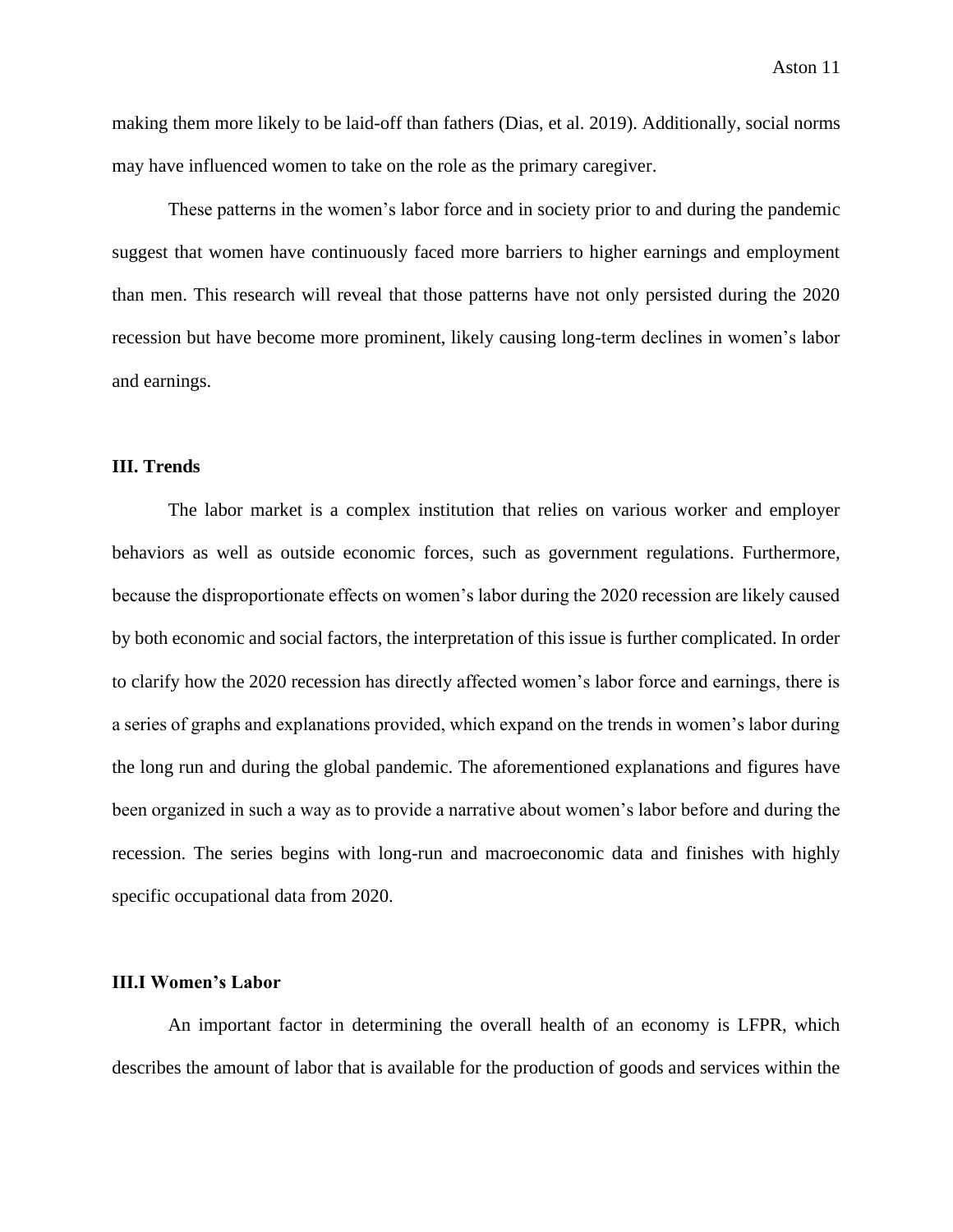economy; if women are not participating, our production capability as a country falls causing decreases in gross domestic product and hurting the standard of living overall. Because LFPR captures both employed and unemployed persons, it is also important to differentiate that the employment level represents persons within the labor force that are employed. Employment level is another important indicator of economic health, since women who are in the labor force but are not employed are not able to contribute to production. The 2020 pandemic and recession have had significant effects on both the labor force participation and employment of women relative to men and thus on the overall health of the economy.

Over time the labor force participation rate of women in the United States has trended positively. For decades following the 1950's there was a clear increasing trend in women's LFPR, however in the 21<sup>st</sup> century there have been spurts of decline, with a significant decrease in the years following the Great Recession in 2009 (due to the business cycle) (see Figure 4). The LFPR for women increased modestly between 2015 and 2020 (pre-recession), however had not yet fully recovered to the rate it had been prior to the Great Recession.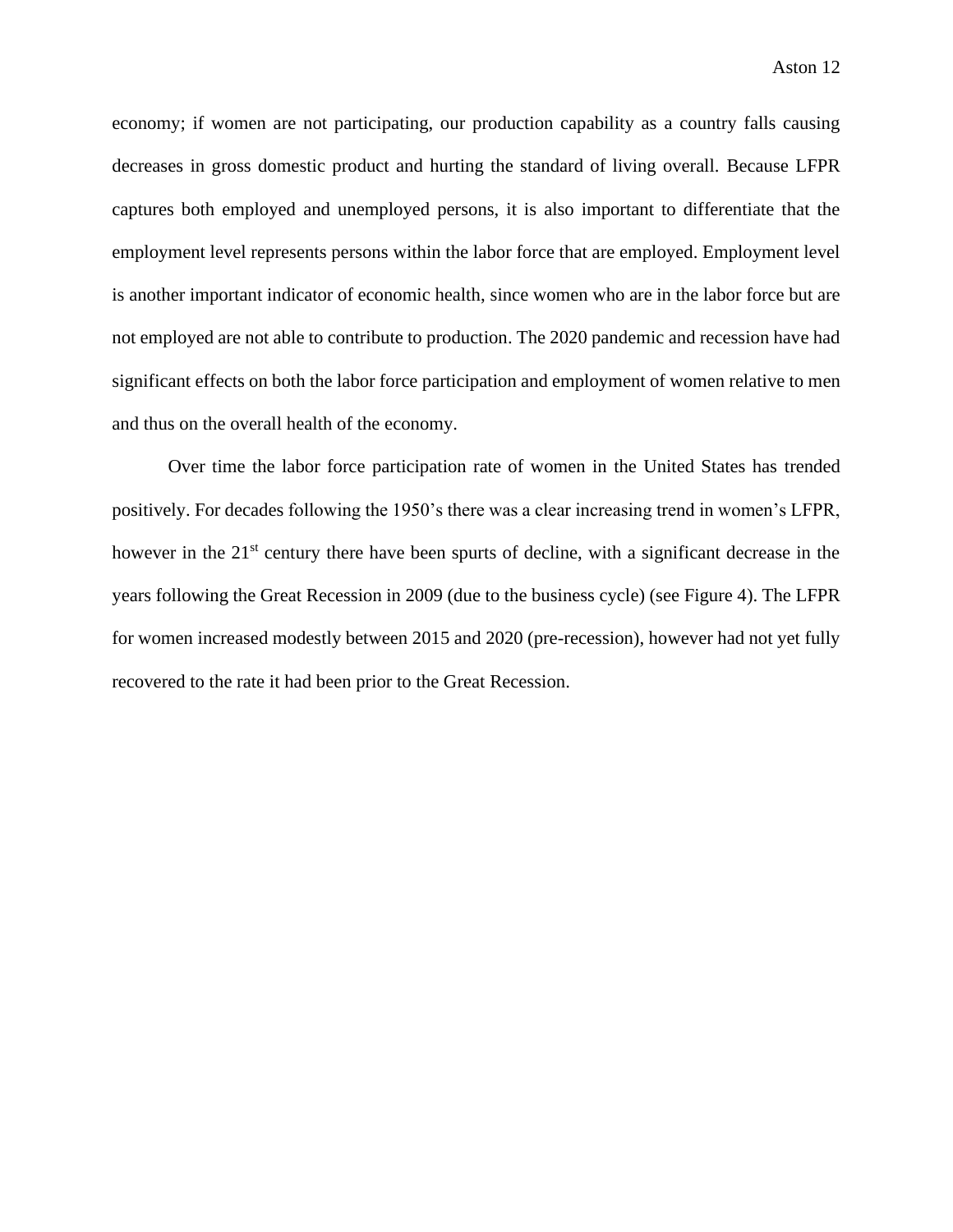

**Figure 4. Labor Force Participation – Women 1950-2020**

Source: Bureau of Labor Statistics, Labor Force Participation Rate - Women [LNS11300002] (Washington, DC: U.S. Department of Labor, 2020).

Preceding the spread of Covid-19 into the U.S., in January 2020 the monthly labor force participation rate for women was 59.2%, where it remained for the duration of February 2020. In March 2020, after the national emergency was declared and state governments began implementing precautionary measures to prevent the spread of Covid-19, women's LFPR fell to 58.5% (see Figure 5). Roughly 926,000 Women lost their jobs, and 1.08 million women left the labor force all together in March, but this was just the beginning (see Figure 6). For context men's LFPR fell from 71.6% to 70.9% (also a decline of 0.7 percentage points) in March 2020. In April 2020 roughly 3.68 million additional women left the U.S. labor force and the LFPR for women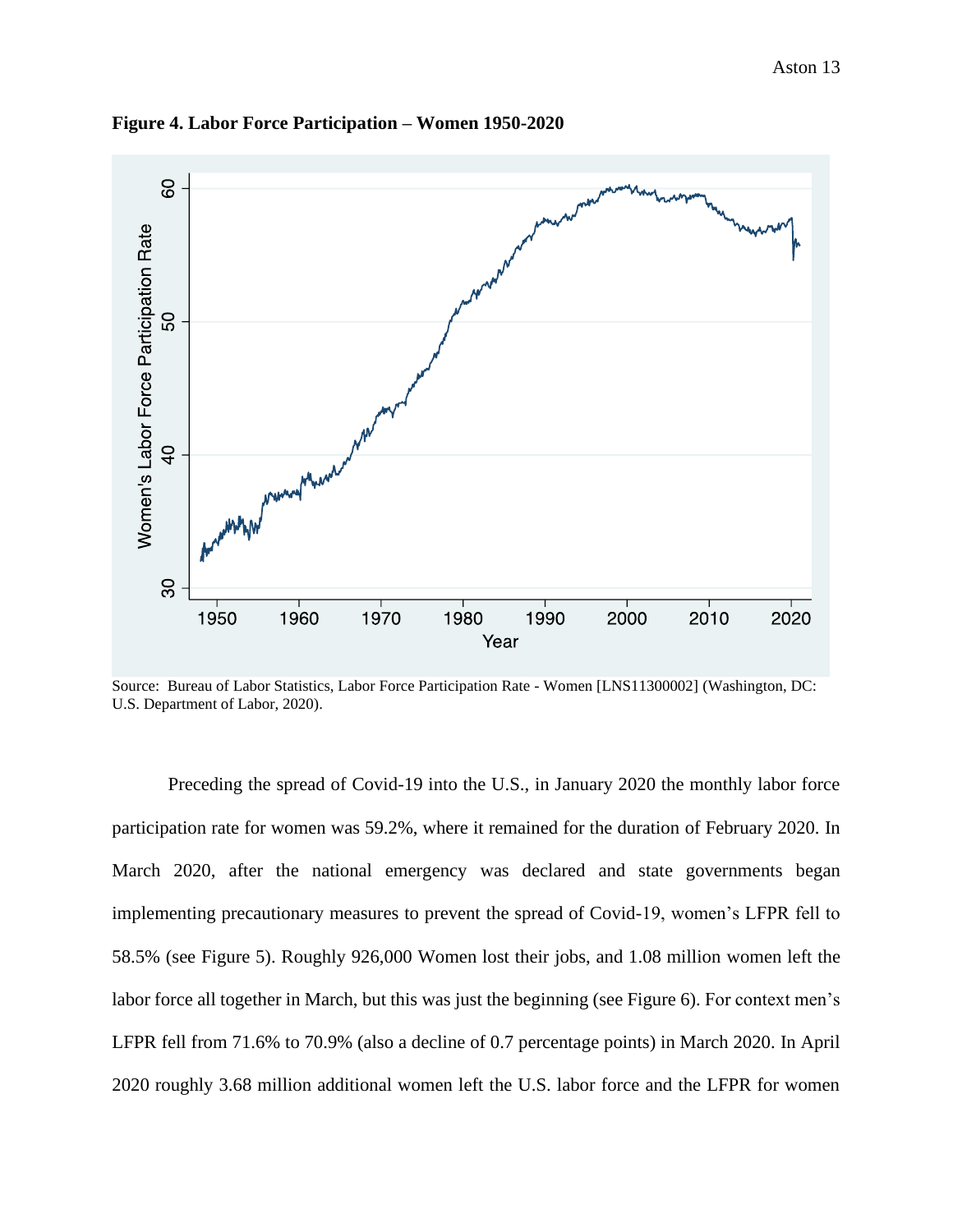plummeted by over 2 percentage points in April (to 56.3), this is an immense decline in the context of LFPR within such a short time period. In comparison to the Great Recession, the greatest decline in LFPR for women within one month was between September and October of 2013 when it fell 0.4 percentage points (from 58.8%-58.4%). Also, during April the unemployment rate among women increased from 4% in March to 15% (note that women who left the labor force are not calculated in the unemployment rate, only women in the labor force can be considered unemployed). The LFPR of women rose to 56.9% in May and fluctuated back and forth throughout the rest of 2020, ping-ponging between 56% and 57%. By December 2020 women's LFPR sat at 57.2%, making no progress from November 2020, and still 2 percentage points behind December of the previous year. Overall, women experienced sharp declines in employment during 2020. We observe a fall from 74,078,000 employed women to 69,234,000 employed women within a very short period, which is indicative of the volatility associated with the Covid-19 global pandemic (see Figure 7).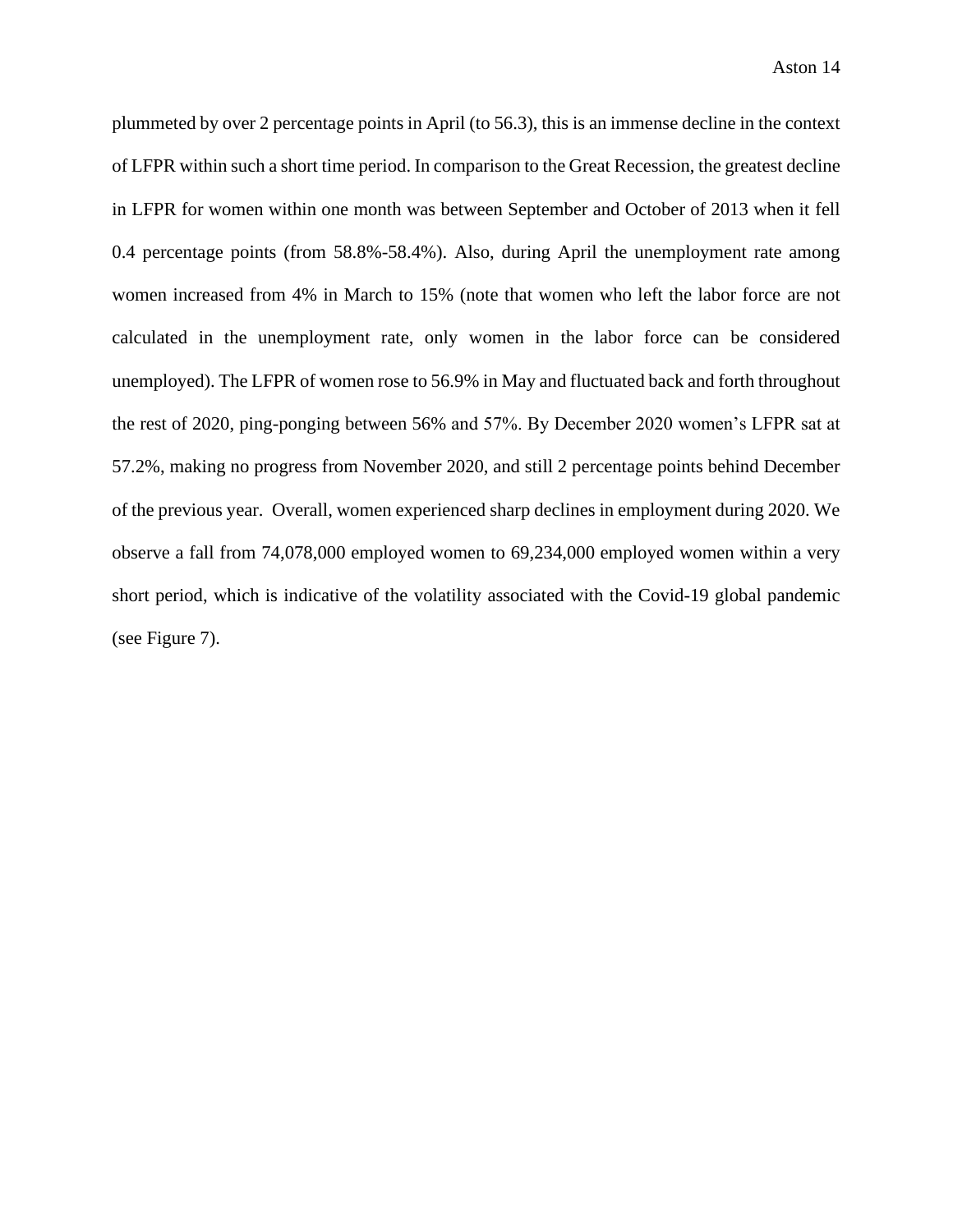

**Figure 5. Labor Force Participation Rate – Women 20 years and older**

Source: U.S. Bureau of Labor Statistics, Labor Force Participation Rate – 20 yrs. & over, Women [LNS11300026], (Washington, DC: U.S. Department of Labor, 2020).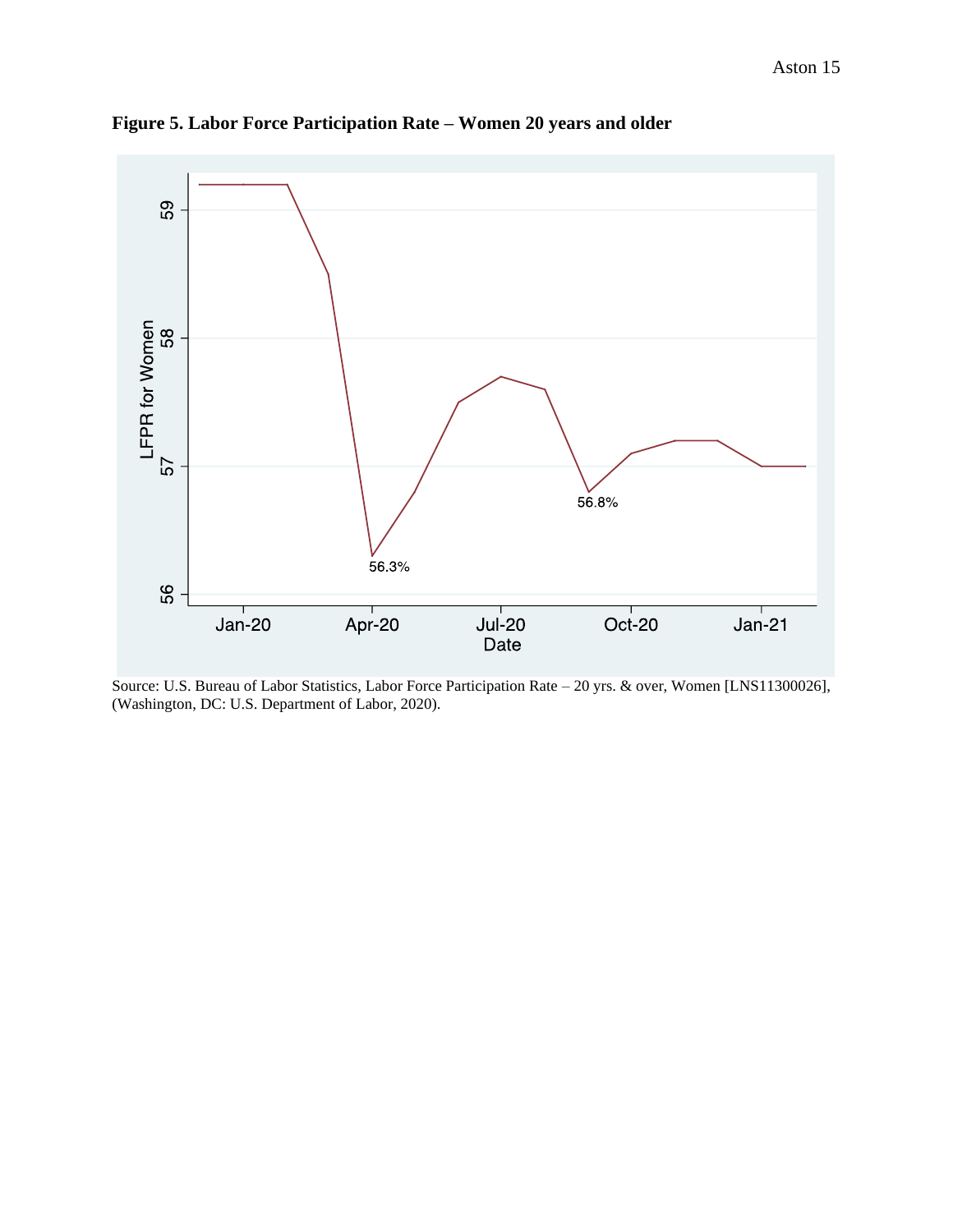

**Figure 6. Unemployment rate and persons not in the labor force – Women** 

Sources: Bureau of Labor Statistics, Unemployment rates 1948-2020, seasonally adjusted, (Washington, DC: U.S. Department of Labor, 2021); Bureau of Labor Statistics, News Release: The Employment Situation – [February 2020- January 2021], (Washington, DC: U.S. Department of Labor, 2021), table A-16.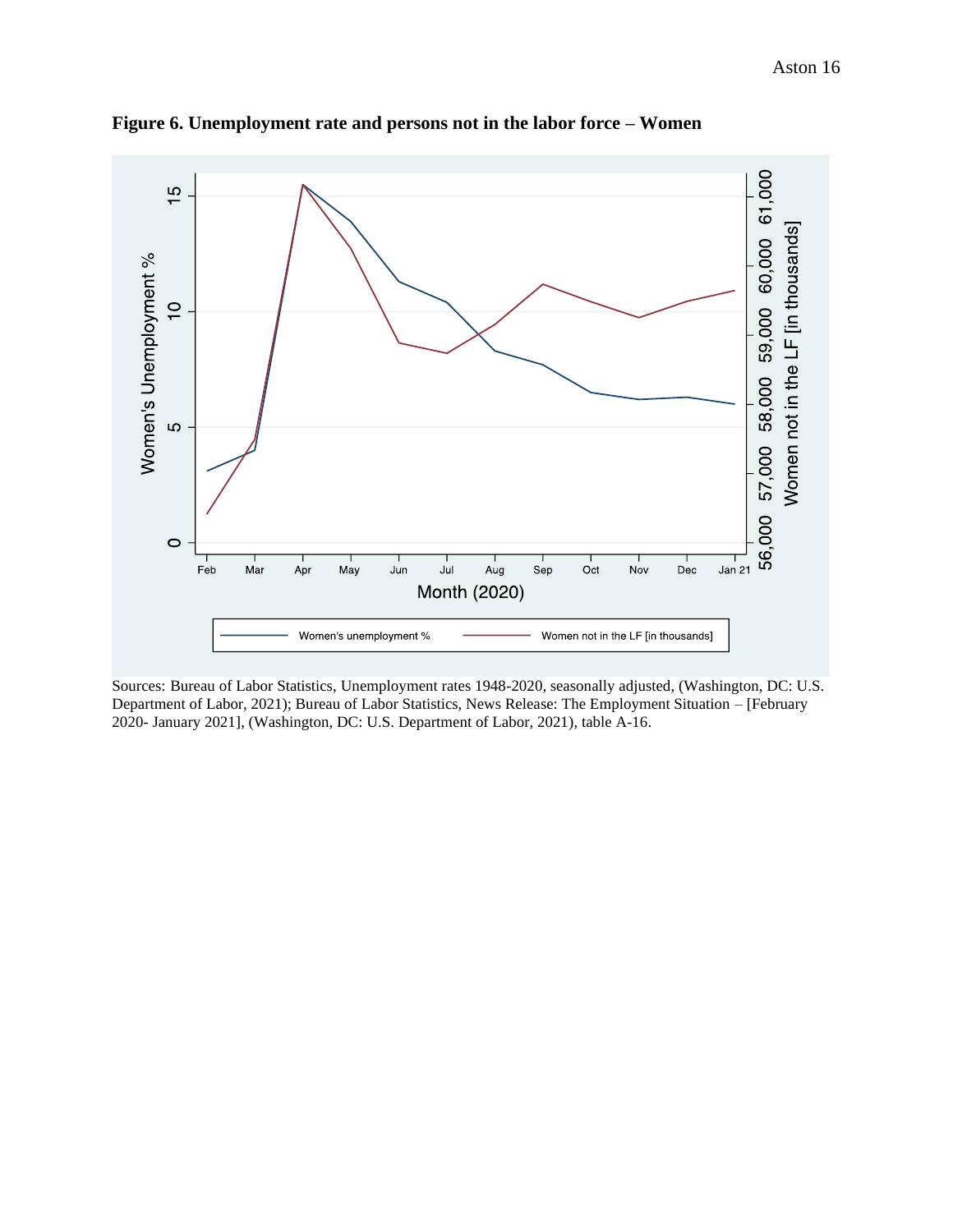

**Figure 7. Employment for Women from 2011-2021**

Source: Bureau of Labor Statistics, Employment status of the civilian noninstitutional population 16 years and over by sex, 1980 to date, (Washington, DC: U.S. Department of Labor, 2021), fig. 2.

Relative to men's, women's LFPR has been recovering slower. The LFPR of men 20 years and older in February 2021 was 69.6% which was only 1.2 percentage points lower than it had been in December of 2019 (Bureau of Labor Statistics (1) 2021). In contrast the LFPR for women in February was 57%, which was 2.2 percentage points lower than their participation rate in December of 2019 (Bureau of Labor Statistics (1) 2021). Although, men historically have higher LFPR then women, the lag in women's LFPR recovery illustrates the difference between this recession and previous recessions (see Figure 8).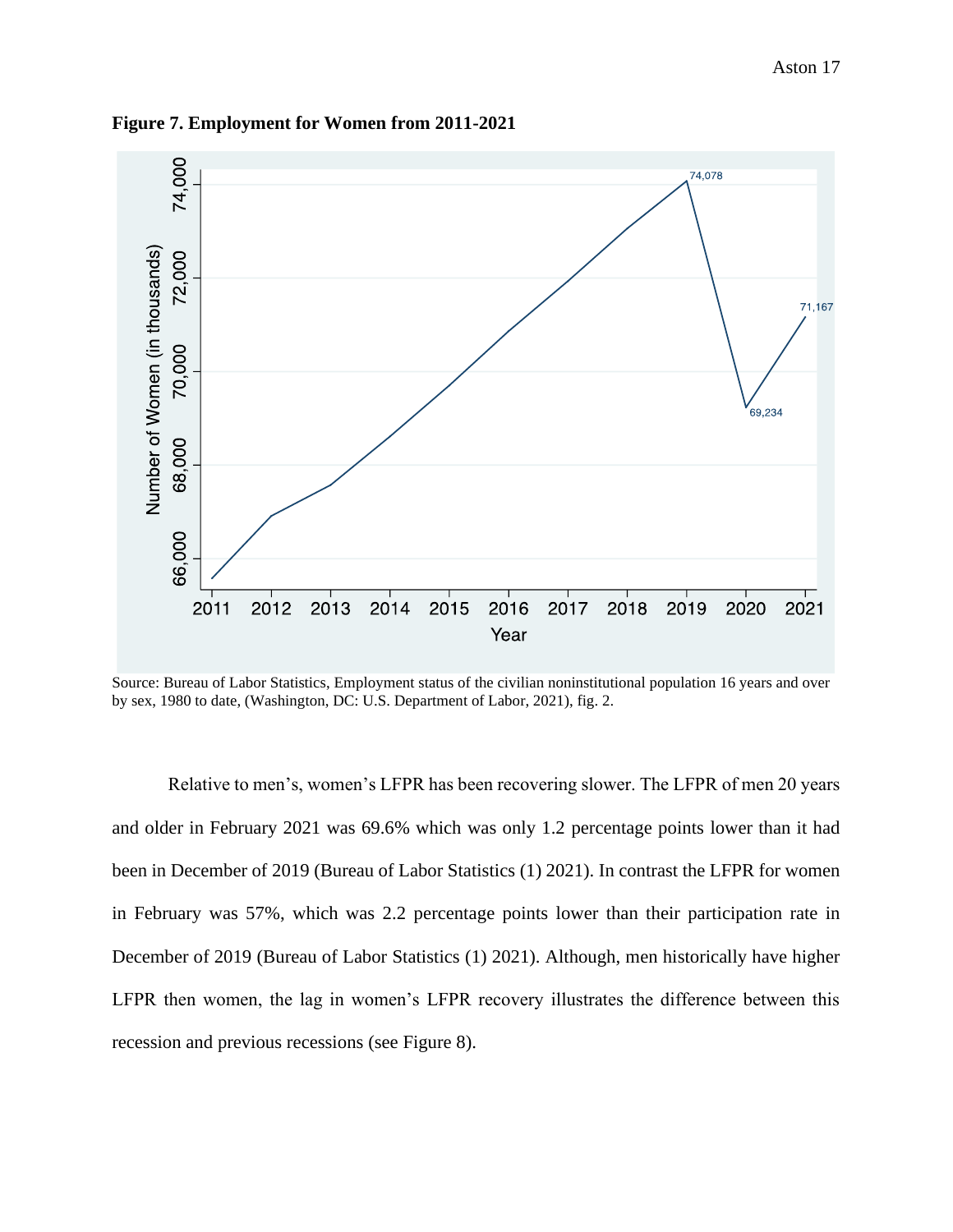

**Figure 8. Labor Force Participation Rate for Men and Women from 2001-2020**

Source: Bureau of Labor Statistics, Civilian labor force participation rate - Men [LNS11300025], (Washington, DC: U.S. Department of Labor, 2021); Bureau of Labor Statistics, Civilian labor force participation rate - Women [LNS11300026], (Washington, DC: U.S. Department of Labor, 2021).

In terms of employment, it appears women have also been worse off during the 2020 recession, particularly during the months of the highest unemployment. During the business cycle periods of expansion, men and women generally have similar unemployment rates, however this is not the case during the current recession. From April 2020 until October 2020 women had higher unemployment than men, with men's unemployment remaining at least a whole percentage point lower than women's unemployment during the four worst months (April-July) (refer to Figure 9). In April specifically, men's unemployment rate was 13.1% while women's unemployment rate was 15.5% (over a 2-percentage point difference) (Bureau of Labor Statistics (1) 2021).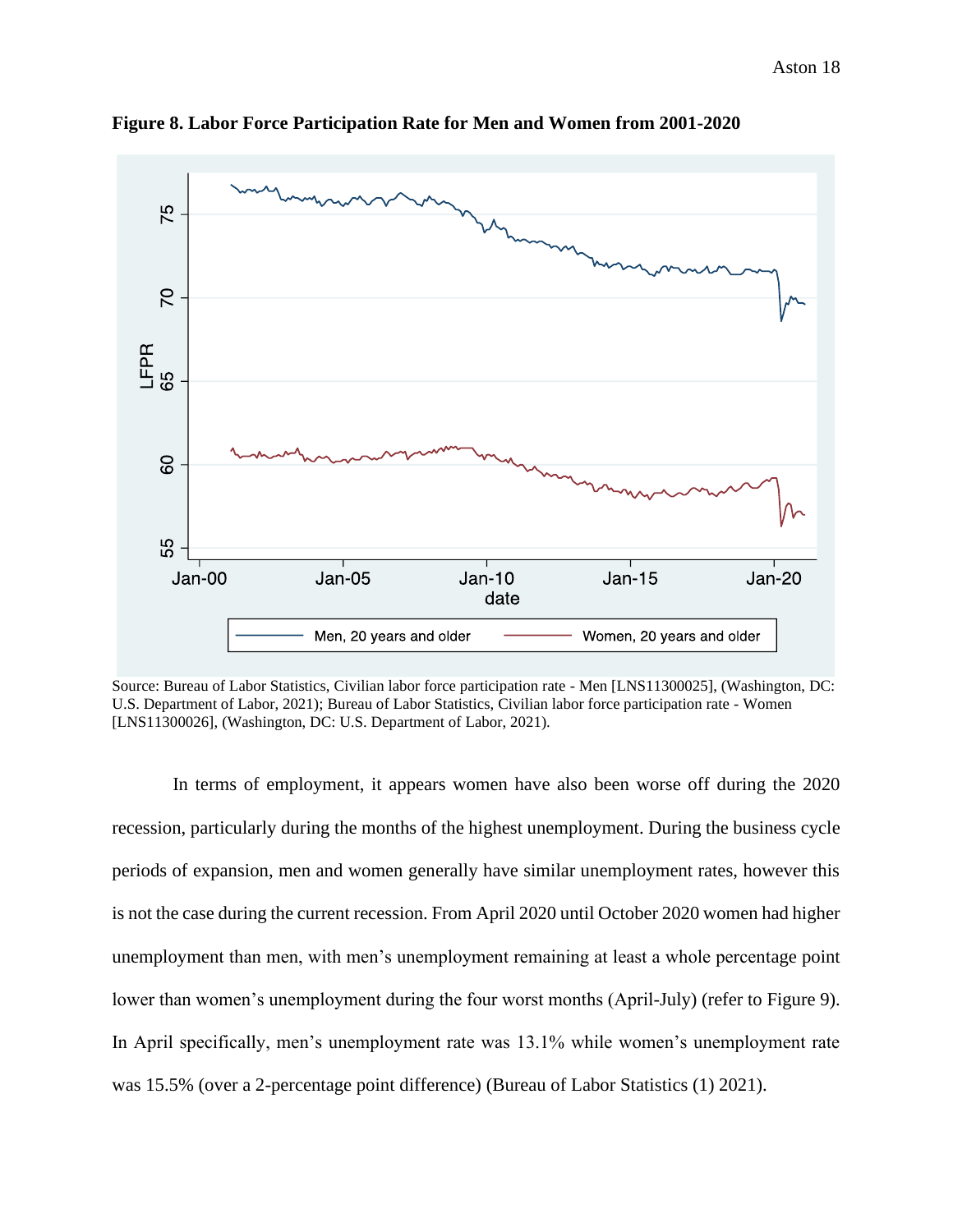

**Figure 9. Unemployment Rate – Men and Women 2020**

Source: Bureau of Labor Statistics, Unemployment rates 1948-2020, seasonally adjusted, (Washington, DC: U.S. Department of Labor, 2021).

During the course of 2020 women's median weekly earnings fluctuated some, with an average of \$853 in 2020.1 and an average of \$896 at the end of the year (Bureau of Labor Statistics (2) 2021). During 2020.2 median weekly earnings reached \$918 for women which is indicative of the high unemployment at the time and suggests that women with lower-paying jobs were becoming unemployed at a higher rate than women with higher earnings (Bureau of Labor Statistics (2) 2021). Additionally, during March through June 2020 some occupations were offering hazard pay to incentivize working with the risk of contracting Covid-19 (Kinder, Stateler and Du 2020). In 2020.3 the median weekly earnings for women fell to \$900 as most hazard pay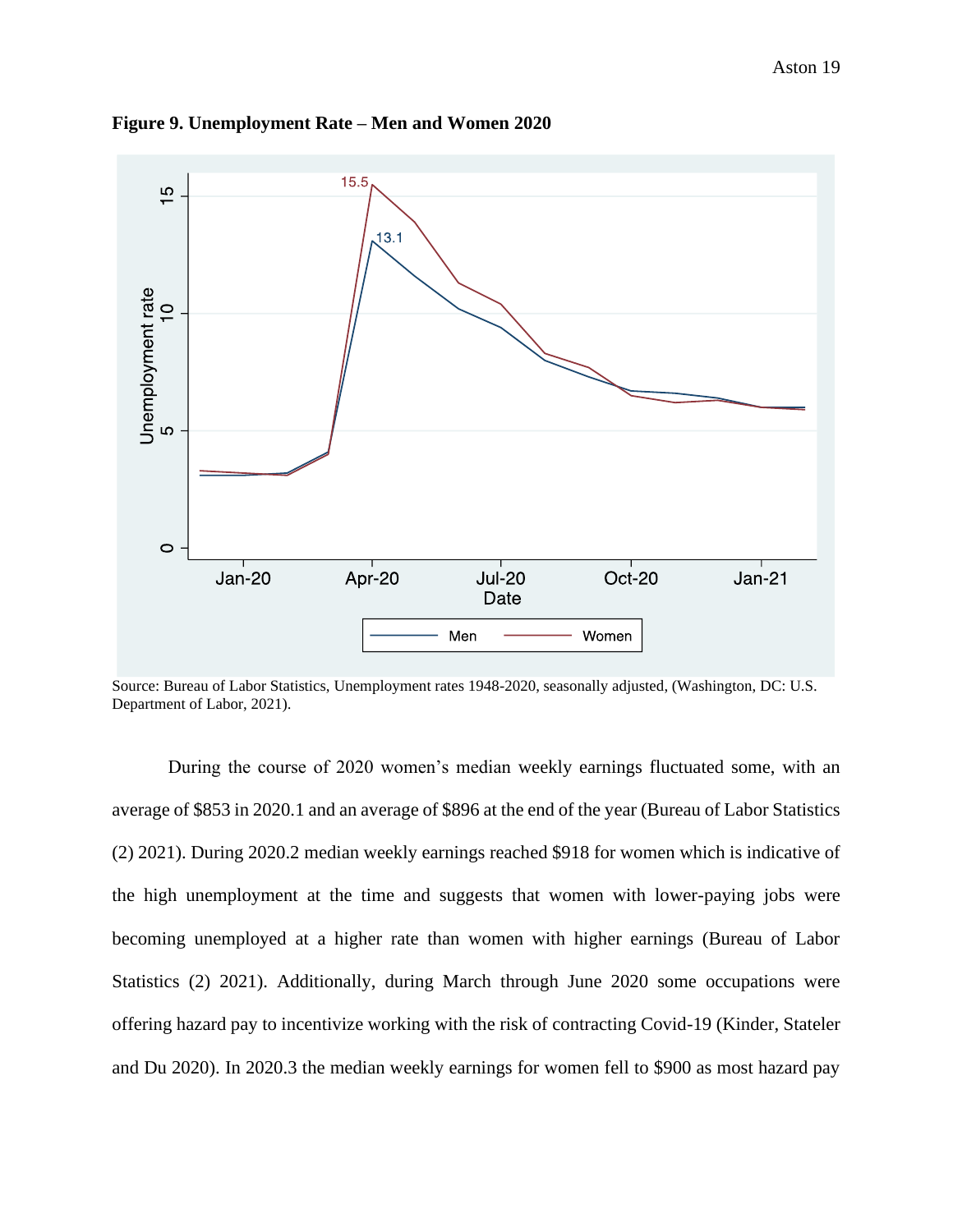was suspended, and unemployment began to improve. All race and ethnic groups of women saw increases in median weekly earnings during 2020; though Asian women and white women maintained the highest weekly earnings, and white women experienced the highest increase in median weekly earnings between 2019.4 and 2020.4 (see Figure 10) (Bureau of Labor Statistics  $(2)$  2021). In 2020.4, Asian women within the first decile<sup>\*</sup> of usual weekly earnings, earned \$496 weekly  $(+1.81\%$  change from 2019), white women earned \$475  $(+8.45\%$  change from 2019), African American women earned \$411 (+8.16% change from 2019), and Hispanic/Latina women within the first decile earned \$411 (+7.59% change from 2019) (Bureau of Labor Statistics 2019). The increase in median usual weekly earnings is likely associated with the decrease in the availability of low-wage jobs, since the median rises when low wages are no longer included in the estimate.

Ten percent of all full-time wage and salary workers earn less than the upper limit of the first decile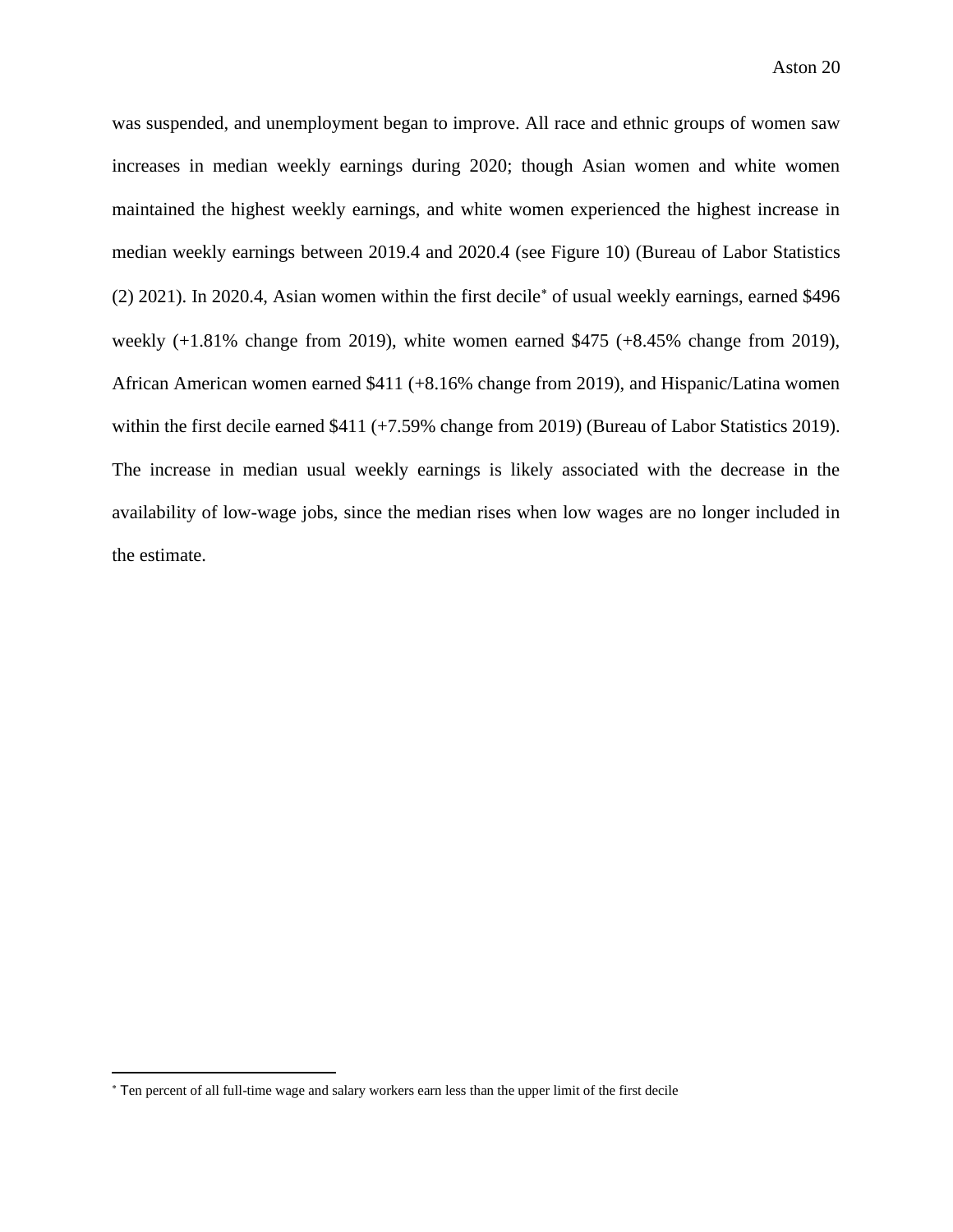

**Figure 10. Median usual weekly earnings of full-time wage and salary workers – Women** 

Sources: Bureau of Labor Statistics, Median usual weekly earnings of full-time wage and salary workers by sex, quarterly averages, seasonally adjusted, (Washington, DC: U.S. Department of Labor, 2021), table 1.

# **III.II Industries & Occupations**

Social distancing along with the recession had various effects on different industries and occupations based upon the degree of human contact in which they operated and whether or not they were deemed essential. The Department of Homeland Security described essential businesses as those that "conduct a range of operations and services that are typically essential to continue critical infrastructure operations" (Hultin 2020). In general, non-essential businesses with a high degree of human contact, such as restaurants and childcare services, experienced high unemployment. Essential businesses with a high degree of human contact, such as hospitals and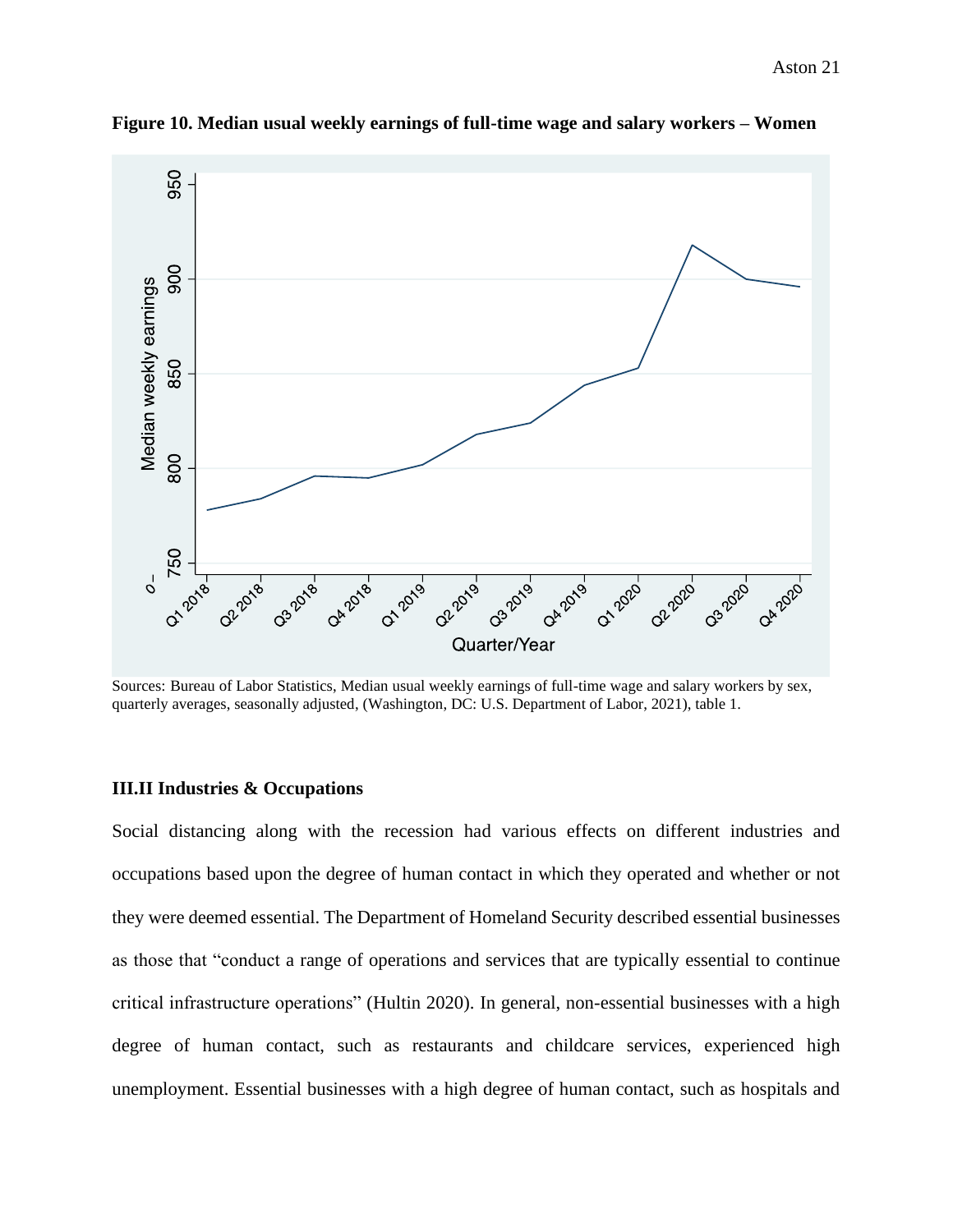grocery stores, and businesses with a low degree of human contact experienced modest unemployment. This is the effect of state and local mandates which were enforced in order to reduce the spread of Covid-19.

Unemployment during 2020 also varied among women based on their level of skill, or more specifically their educational attainment. It is generally accepted that low-skill occupations are considered to be occupations that require a high school diploma or less to qualify for, middleskill occupations require more than a high school diploma and less than a bachelor's degree, and high-skilled occupations are considered to be occupations that require a bachelor's degree or higher (Fuller 2016). The annual averages for unemployment among women with low skills was 13.6 for women without a high school diploma and 9.7 for women who completed high school (Current Population Survey 2020). The annual average during 2020 for women who qualified as middle-skilled was 8.3 (Current Population Survey 2020). Finally, the annual average for women with high skills was 5.1 (Current Population Survey 2020). This data shows that unemployment was highest among women with low skills and lowest for women with high skills.

Among the industries most effected with the highest levels of unemployment are Service, Production and transportation, Natural resources and construction, and Sales and office occupations (see Figure 11). Service occupations were the most effected by unemployment due to the high degree of human contact required and non-essential status; 57% of employed persons within these service occupations were women. Sales and office occupations were also greatly affected by the recession and social distancing with unemployment reaching 14.8% in 2020; 61.3% of employed persons within the sales and office industry were women (see Figure 11).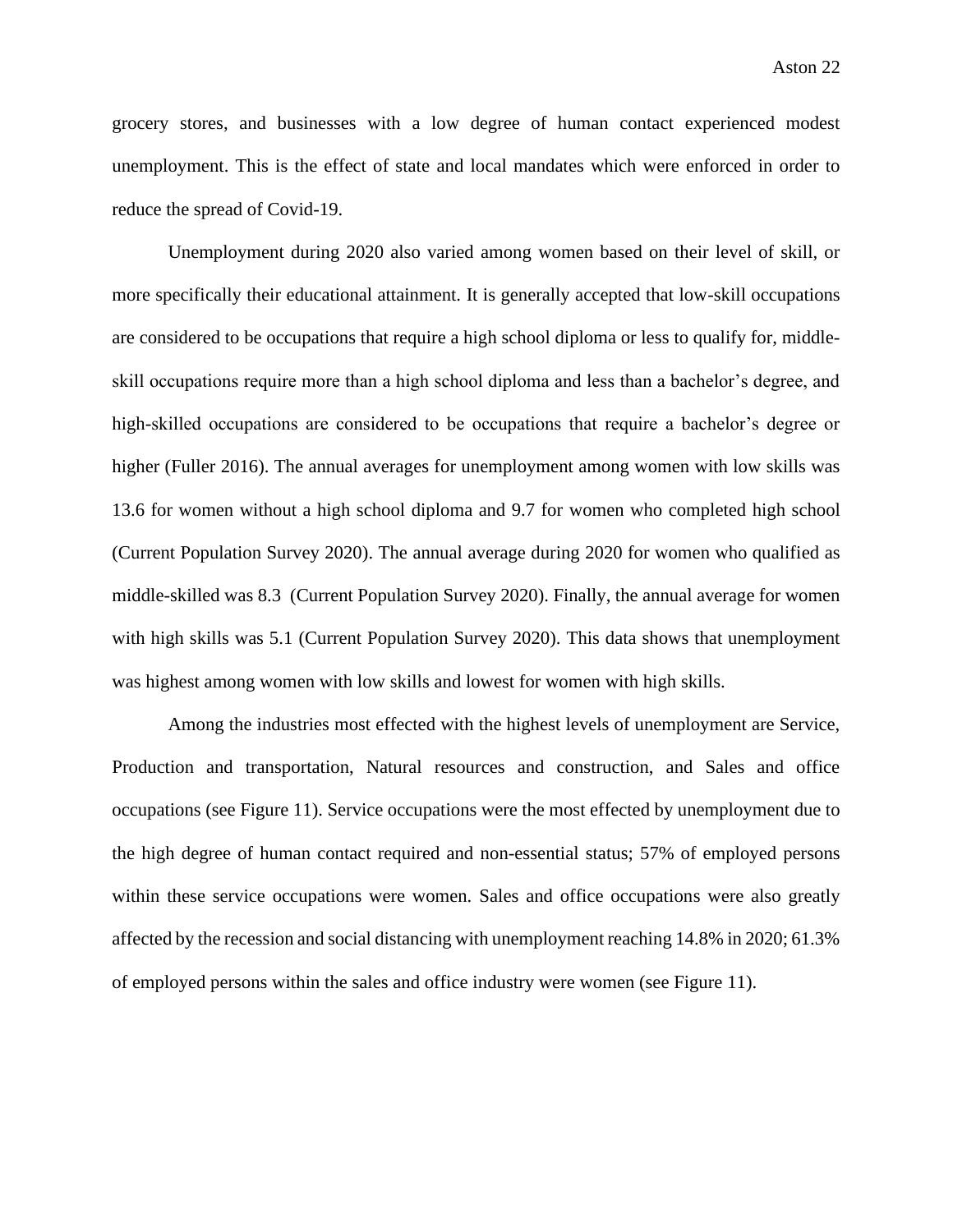

**Figure 11. Concentration of women and unemployment by occupation**

Sources: Bureau of Labor Statistics, Employed persons by detailed occupation, sex, race, and Hispanic or Latino ethnicity (Washington, DC: U.S. Department of Labor, 2021), table 11; Bureau of Labor Statistics, Employed and unemployed persons by occupation, (Washington, DC: U.S. Department of Labor, 2020), table A-13.

The ten detailed occupations which employ the highest concentration of women are child day-care services, beauty services, private household services, home healthcare, nursing care, veterinary services, individual and family services, offices of other health practitioners\*, dental services, and libraries (Bureau of Labor Statistics (1) 2021). The three most women-concentrated occupations including child day-care services, beauty services, and private household services, experienced significant declines in employment with percentage changes from 2019 of -15.36%,

According to the BLS offices of other health practitioners include chiropractors, optometrists, mental health practitioners, speech therapists, etc.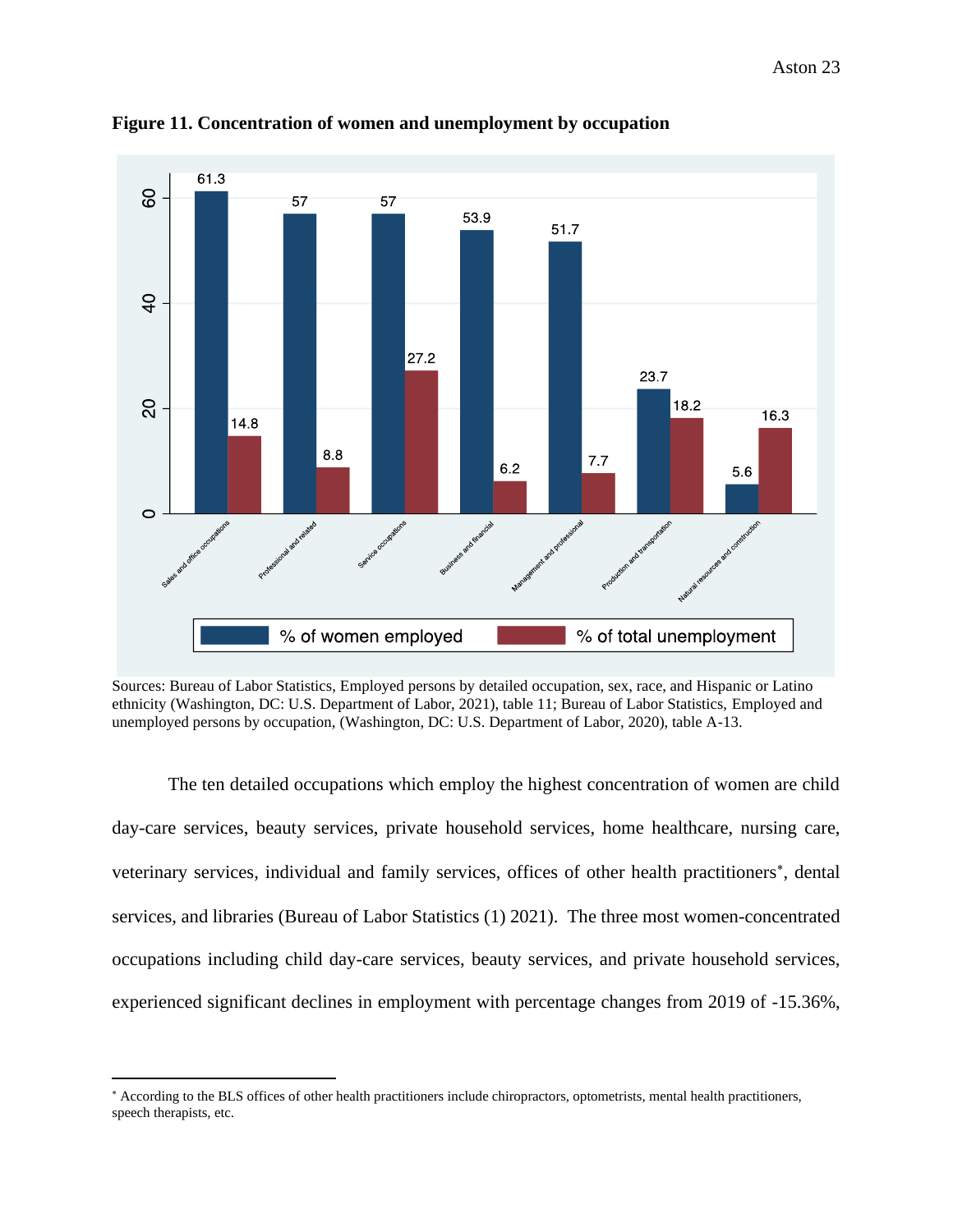-16.84%, and -20.34% respectively (refer to Figure 12). The average percent change among the previously listed 10 occupations was -10.35% from 2019-2020. In contrast, detailed occupations with the smallest concentration of women experienced more modest changes in employment (with the exception of logging) (refer to Figure 13). The average percentage change in employment from 2019-2020 for the 10 least women-concentrated occupations was -8.4% (see Figure 13).



**Figures 12. Detailed industries and percentage change in employment – Women concentrated** 

Sources: Bureau of Labor Statistics, Employed persons by detailed occupation, sex, race, and Hispanic or Latino (Washington, DC: U.S. Department of Labor, 2020), table 11; Bureau of Labor Statistics, Employed persons by detailed occupation, sex, race, and Hispanic or Latino ethnicity (Washington, DC: U.S. Department of Labor, 2021), table 18; Bureau of Labor Statistics, Employed and unemployed persons by occupation, not seasonally adjusted (Washington, DC: U.S. Department of Labor, 2020), table A-13.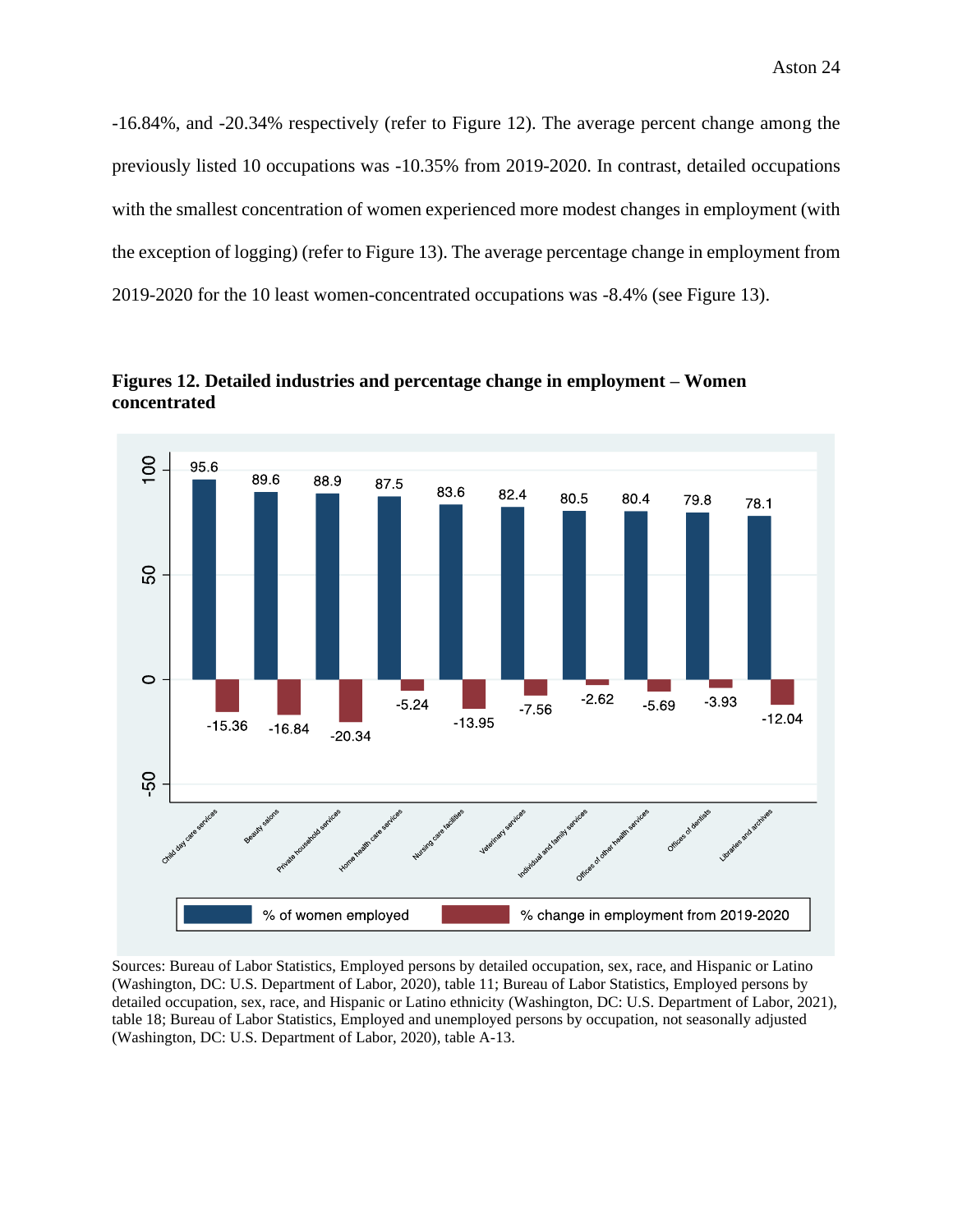

**Figure 13. Detailed industries and percentage change in employment – Men concentrated**

Sources: Bureau of Labor Statistics, Employed persons by detailed occupation, sex, race, and Hispanic or Latino (Washington, DC: U.S. Department of Labor, 2020), table 11; Bureau of Labor Statistics, Employed persons by detailed occupation, sex, race, and Hispanic or Latino ethnicity, (Washington, DC: U.S. Department of Labor, 2021) table 18; Bureau of Labor Statistics, Employed and unemployed persons by occupation, not seasonally adjusted (Washington, DC: U.S. Department of Labor, 2020), table A-13.

# **III.III Relevance of Motherhood**

In early March of 2020, upwards of 50,000 public schools and various child-care services closed in order to limit the exposure of Covid-19 (American School & University 2020). This had a significant impact on the employment of parents, and more specifically mothers (recall Figure 3) (Rampell 2021).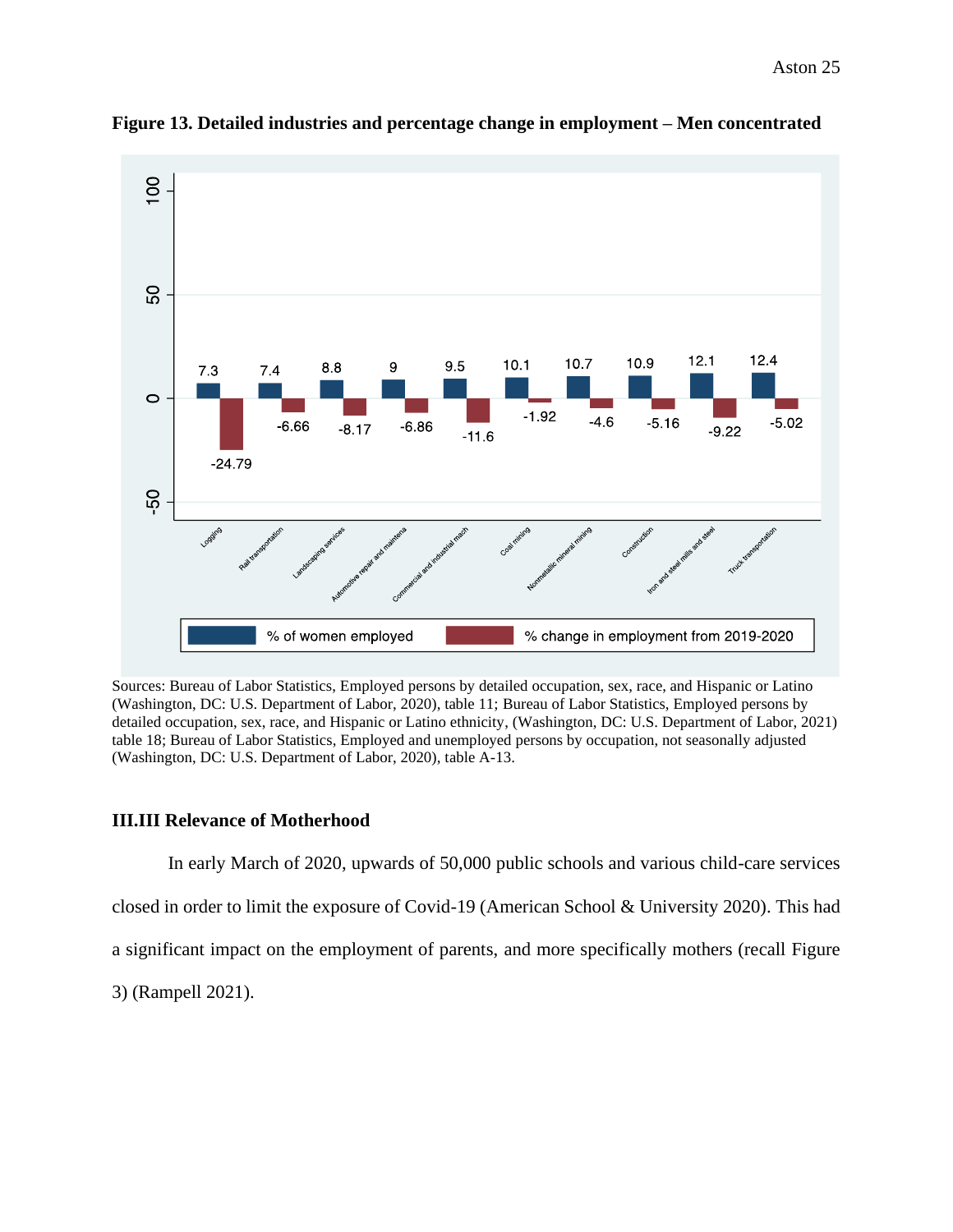During 2020 women frequently reported that the reason they were out of the labor force was because of family responsibilities (the #1 reason being discouragement over job opportunities), however for men, family responsibilities was the least reported reason for being out of the labor force during the same period (see Figure 14). Additionally, pre-recession mothers reported spending more time caring for their children then men who were fathers, for children of all ages (refer to Figure 15) (Bureau of Labor Statistics 2020). The effect was also more prominent for women who had children under 6 years old, likely because children under 6 are more likely to spend more time at home than school-age children (see Figure 16). These data suggest that during the 2020 recession and pandemic, women who were mothers faced higher losses in employment and labor force participation, which likely contributed to the worsening of the motherhood penalty effect. The motherhood penalty is described as the disadvantages in pay and benefits for mothers, which contributes to the gender wage gap (Budig 2001).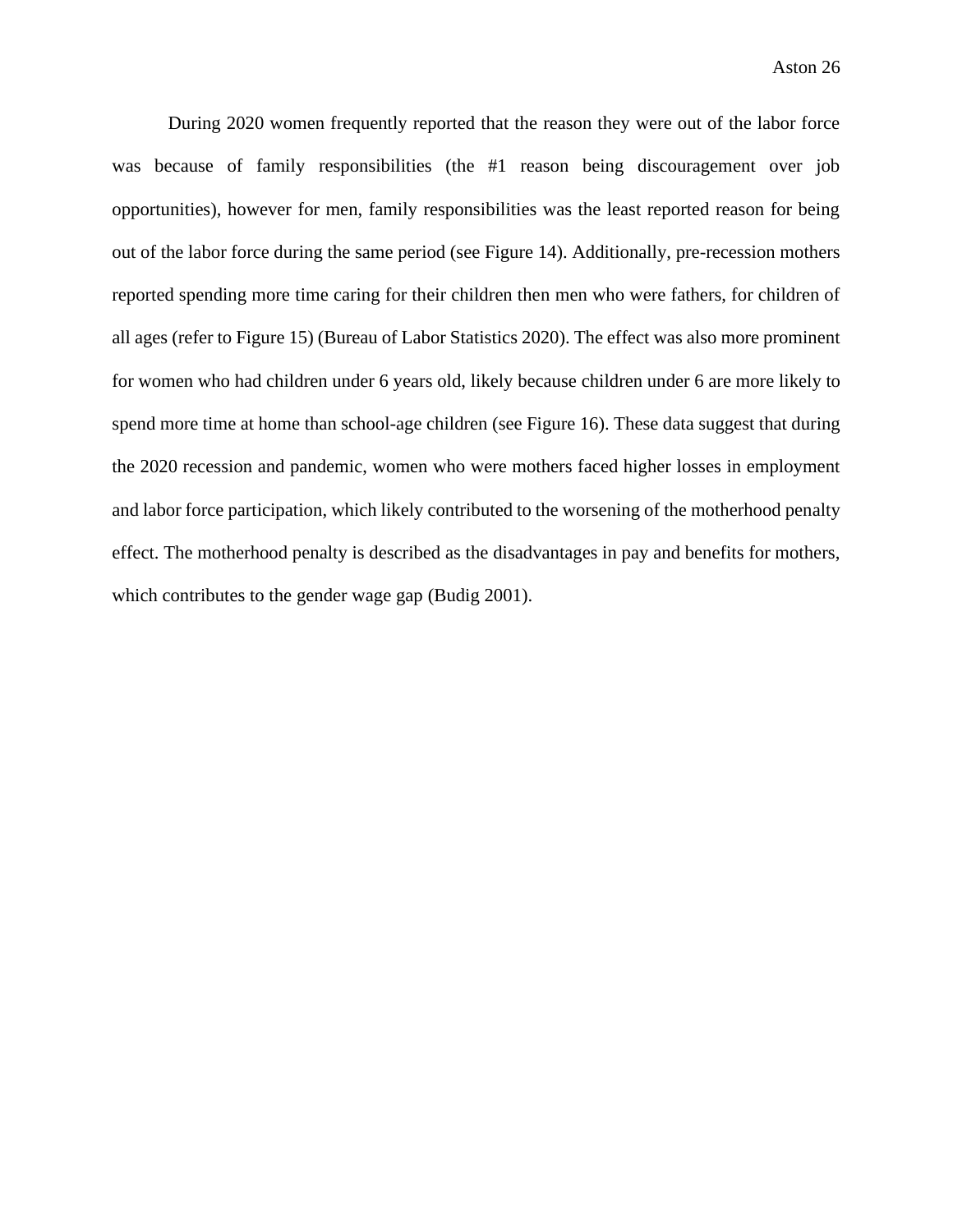

# **Figure 14. Persons not in the labor force by reason and sex**

Source: Bureau of Labor Statistics, Persons not in the labor force by desire and availability for work, age, and sex (Washington, DC: U.S. Department of Labor, 2021), table 35.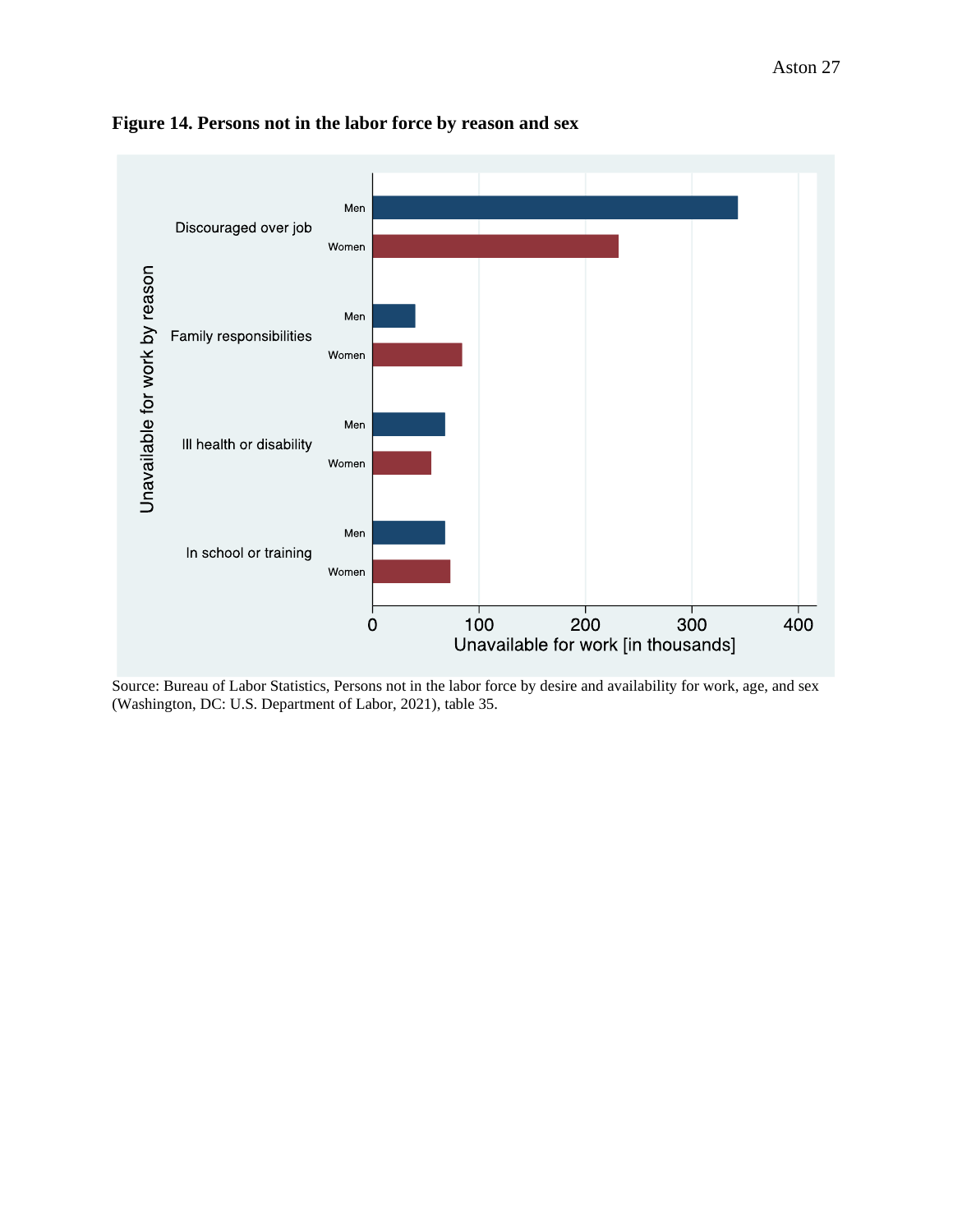# **Figure 15. Average hours per day parents spent caring for and helping household children as their main activity, 2019 annual averages**



Source: Bureau of Labor Statistics, 2020, Average hours per day parents spent caring for and helping household children as their main activity (Washington, DC: U.S. Department of Labor, 2021).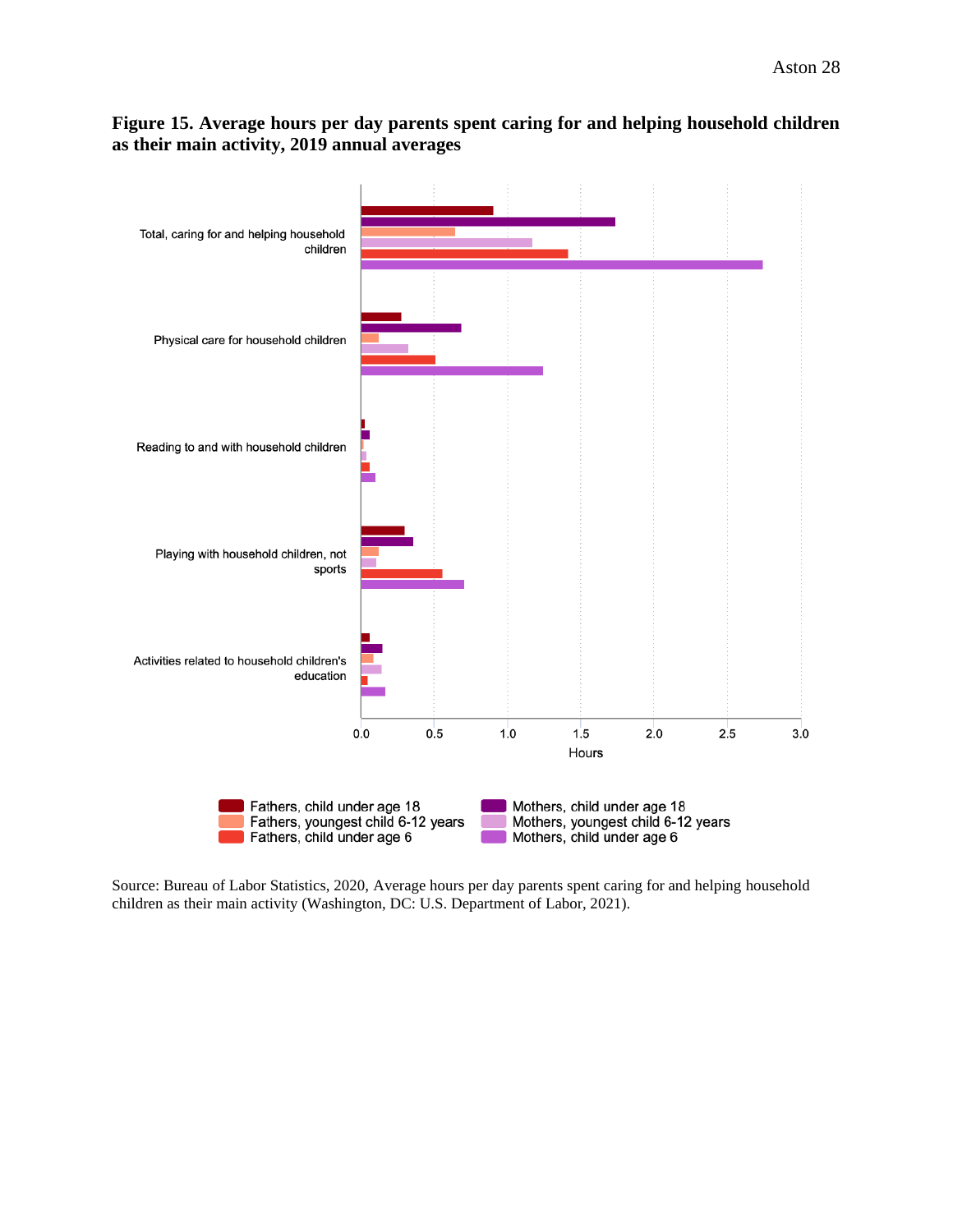Aston 29



Figure 16. Labor Force Participation Rate of Women with children – by age of children

Source: Bureau of Labor Statistics, Employment recovery in the wake of the COVID-19 pandemic, (Washington, DC: U.S. Department of Labor, 2020).

# **IV. Implications**

Data on the U.S. labor force during the global Covid-19 pandemic and resulting recession, show significant negative effects on women's employment and labor force participation rate. From examining this data, it is evident that the types of occupations women held, and their parental status had substantial influence on whether or not they would remain employed and/or in the labor force during 2020. By reviewing relevant labor theories in the context of this data, it is the motivation of this research to determine or speculate the future implications of the pandemic/recession on women's LFPR and earnings.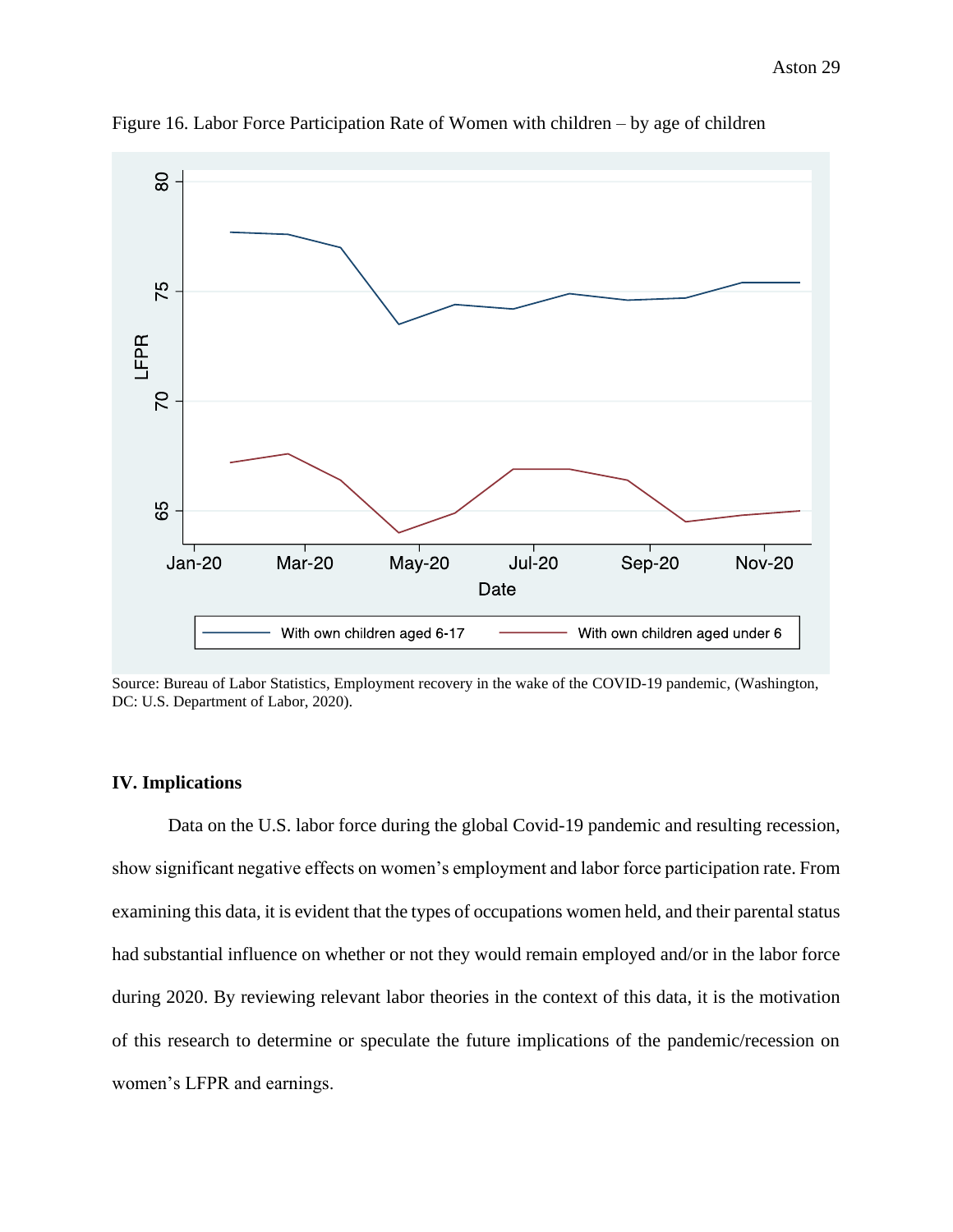There are various economic theories pertinent to the speculation of the future LFPR and earnings of women. In this section, theories associated with the loss of skills during unemployment, the loss of skills during early parenthood, labor compensation, and the cost of labor will be discussed in addition to historical trends in LFPR and earnings after recessions.

#### **IV.I Deterioration of Human Capital**

Similar to past recessions, the deterioration of human capital needs to be considered when speculating about the future LFPR and earnings of unemployed women during 2020. Individuals who have experienced long periods of unemployment, regardless of the reasons they were not employed, often face various barriers to regain employment. Research conducted prior to 2020 suggests that people who are unemployed long-term, that is they are unemployed for 6 months or longer, are 45% less likely to get interviews and their chances of finding a job fall 50% if they are unemployed for 8 or more months, due to the loss of skills necessary for their desired occupation (Jarosch and Pilossoph 2016).

As of March 2021, women's unemployment rate was still high at 5.7% with roughly 4,365,000 unemployed and 1,902,000 women who have been unemployed for 27 weeks and over (Bureau of Labor Statisitcs 2021). In addition to women who are technically considered long-term unemployed, there are currently 59,096,000 women not in the labor force, with the majority of those women reporting the reason they were out of the labor force as discouragement of job opportunities and family responsibilities (refer to Figure 14).

Although human capital deterioration effects all unemployed persons, it is likely to have a larger impact on people with higher skill sets, since they have more human capital to lose. Thus,

The Bureau of Labor statistics defines long-term unemployed as persons who have been actively seeking employment for 27 weeks or longer.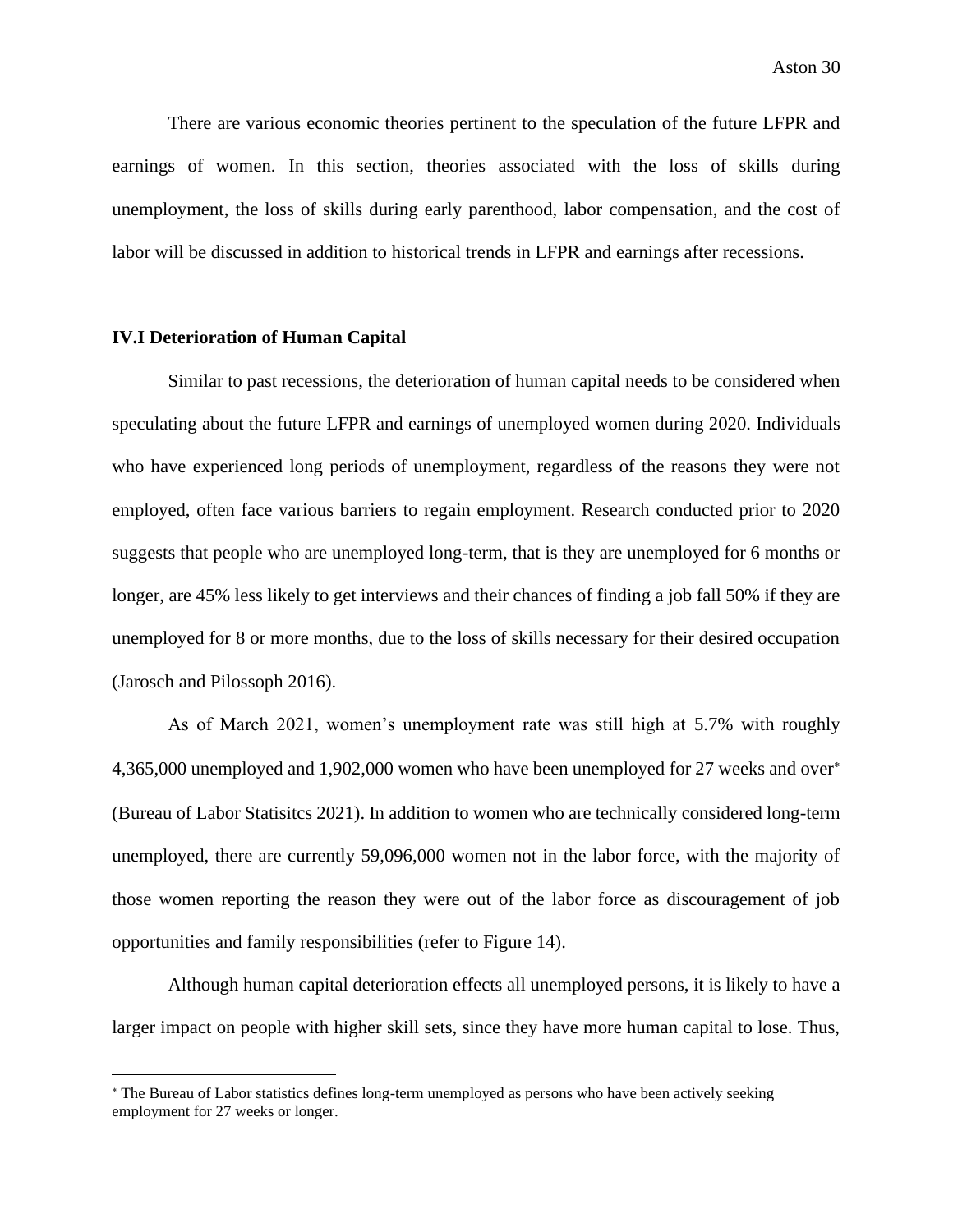low-skilled women, who made up a majority of the female unemployed population during 2020 (and early 2021) may have an easier time regaining employment after the pandemic is over. While women that would have been affected more significantly by human capital deterioration, specifically college educated, high-skilled women, were able to maintain employment at higher rates during the recession likely due to the low-contact nature of high-skill work (see Figure 11: business and finance/management and professional). However, there is a concern that middleskilled women will be affected by human capital deterioration in the long run since middle-skill occupations experienced relatively high unemployment compared to high-skill occupations and require more training and education than low-skill occupations.

Based on previous research on the deterioration of human capital, it is reasonable to predict that unemployed women and women out of the labor force, who did not work for long periods of time during the 2020 recession will have a more difficult time returning to the labor force and finding employment, specifically those seeking middle or high-skilled occupations. In addition to human capital deterioration caused by extensive unemployment, these women have foregone gains in experience and likely earnings. A temporary decline in earnings after the recession is expected.

The decline in earnings that women will likely face potentially parallel the decline in earnings new-mothers experience when taking time off after childbirth. One study that compiled income and earrings data of women who had 1 or more children, found that mothers who did not work until one year after the birth of their child, on average did not recover their loss in earnings until 5 quarters after returning to work (Sandler and Szembrot 2020). Furthermore, these mothers were unable to return to their pre-child earnings track even after being employed for an extensive period (Sandler and Szembrot 2020). It is anticipated that the declines in earnings for women, after the pandemic has subsided and they are able to partially regain employment losses, will be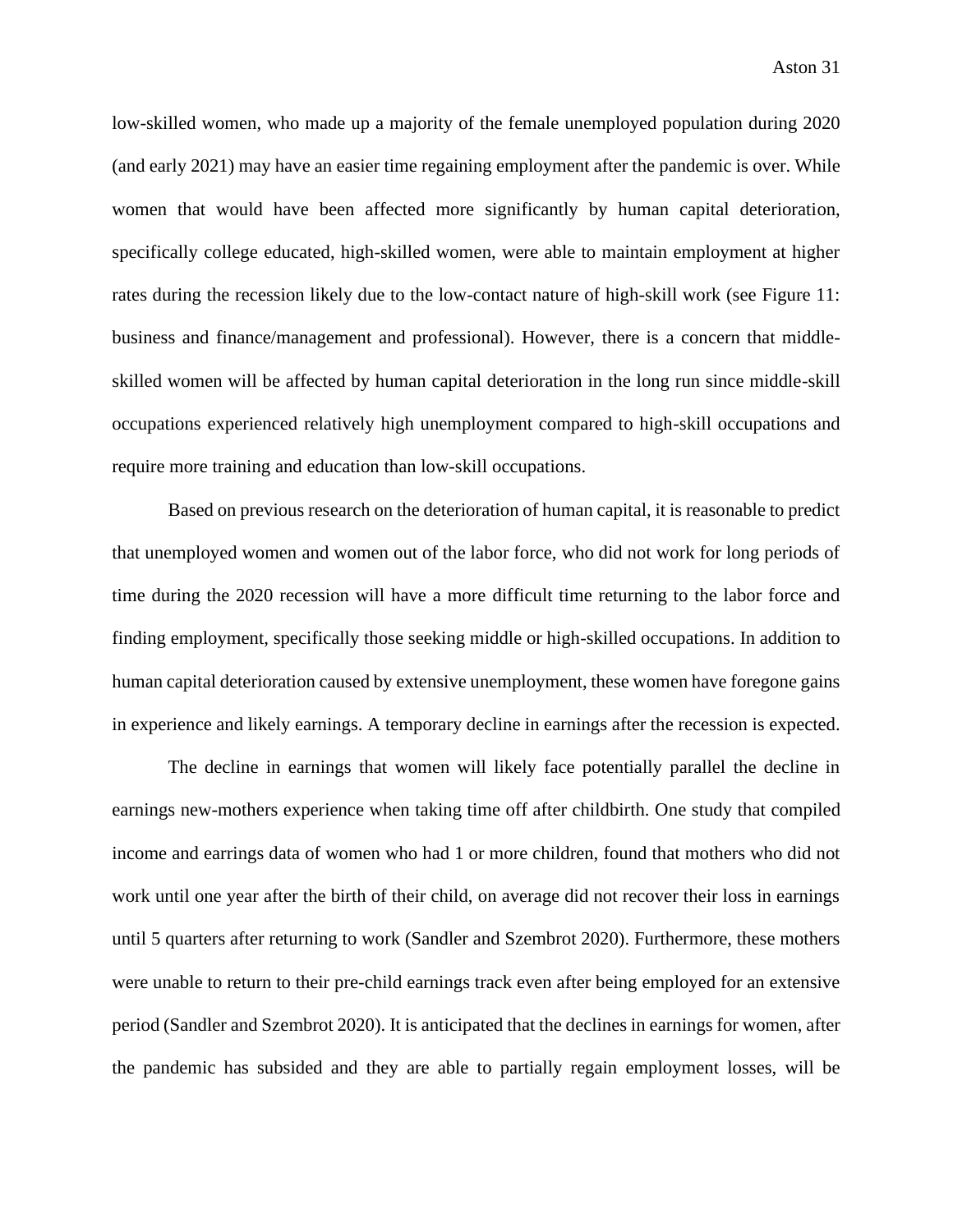comparable to the losses women experience after having children, because women who were laidoff due to social distancing will likely return to the same or similar jobs (which is generally the case after women have children).

Women, specifically mothers, who have not faced unemployment are still likely to face lower earnings following the current pandemic and economic downturn, due to a reduction in labor productivity. Mothers who retained employment during the pandemic because they were able to work from home, were forced to balance telework and childcare, as day-cares and public schools were not able to operate. Jessica Calarco, a sociologist following changes in motherhood during the pandemic, suggests that mothers are facing setbacks in their careers as a result of caregiving and working from home, since caring for children often does not allow time for extra projects and over-time work that lead to increases in earnings (Calarco 2021).

#### **IV.II Labor and Employer Incentives**

There have been frequent fluctuations, extensive declines and slow subsequent recovery in women's LFPR during the 21<sup>st</sup> century, and more specifically after the Great Recession. Additionally, there remains a high concentration of women in service based, low-wage type occupations. These two factors are presumably related, since low wages do little to incentivize employment, thus causing women to leave the labor force if they are able. Therefore, when speculating about the future of women's LFPR, low-wages and the existence of a gender wage gap should be considered. Equity theory suggests that if women feel they are not being paid fairly (externally and individually) for the amount of work they are doing, they are less likely to 1. perform well in their job which may actually lead to lower wages and 2. remain in their job for an extended period of time (Business Jargons 2021). This theory paired with the costs of childcare,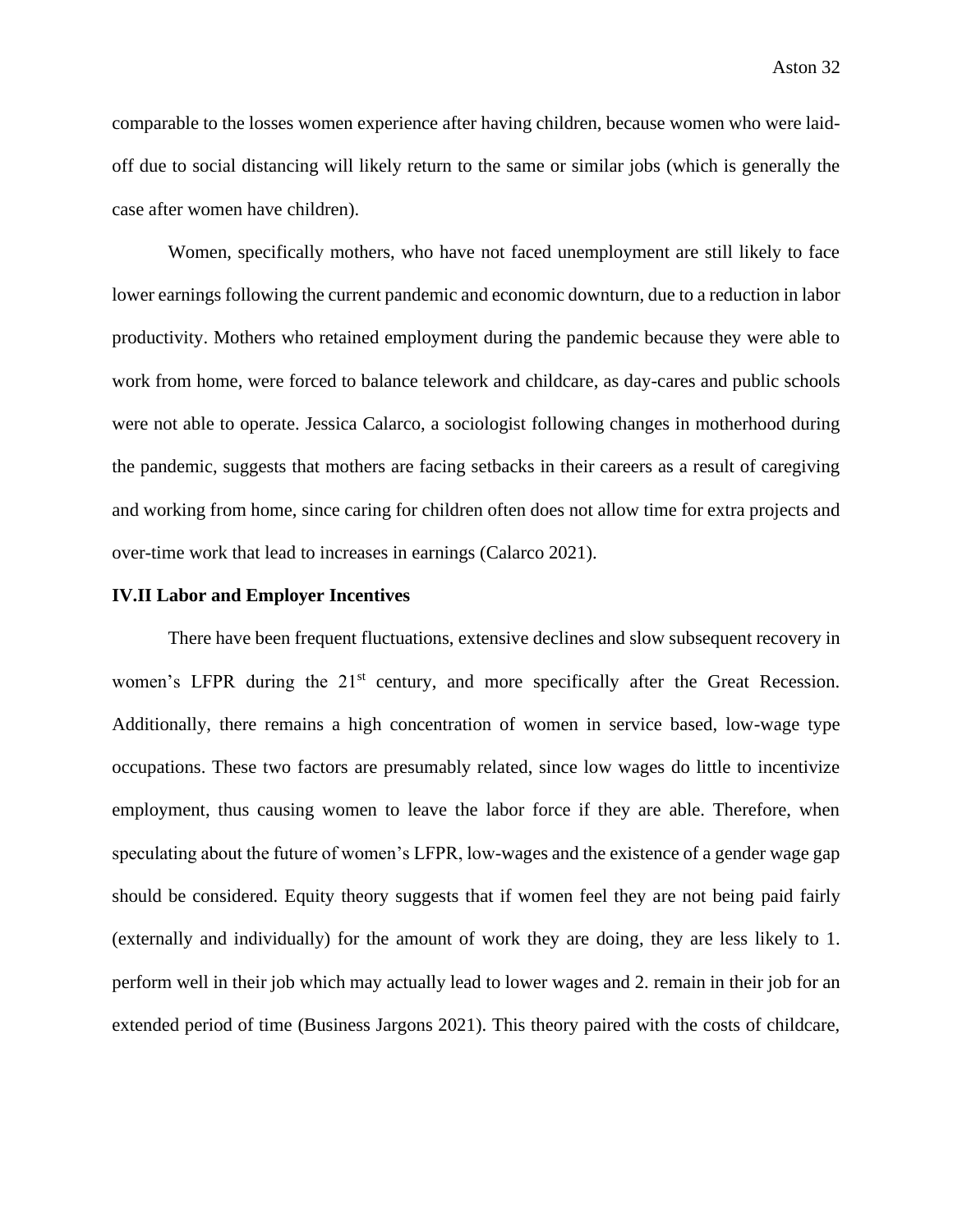disincentivizes women to work and suggests a slow recovery in women's LFPR after the pandemic is over.

The perspectives of and incentives for employers are also important to consider when predicting the future LFPR of women. Although employers do not directly influence whether or not a woman will enter or exit the labor force, their unwillingness to hire women may indirectly cause the discouragement over job opportunities that in turn influence women to leave the labor force.

One significant factor for businesses when making employment decisions is labor cost. Human labor is expensive relative to machines (after the initial investment); thus, the level of automated work has been increasing over the past decade. Furthermore, the necessity for social distancing to reduce the spread of Covid-19 has led to faster development of this automation technology (Biondi 2021). The development of this technology, while not self-sufficient yet, effects jobs in retail and trade, accommodation and food services which all employ high levels of women (recall Figure 11) (Radu 2018). Given this information, it is reasonable to suggest that automation will negatively the effect the LFPR of women in the years after pandemic.

Employers may also be reluctant to hire women following the recession due to the revival of the stereotype that women are caretakers and men are breadwinners. During the early months of the pandemic, when public schools and day-cares closed, women left the labor force in large numbers in order to care for their children. This presumably had an effect on the attitudes of employers, which according to a study published in October 2020, resulted in the greater likelihood of mothers to be laid-off than fathers (Dias, Chance and Buchanan 2020).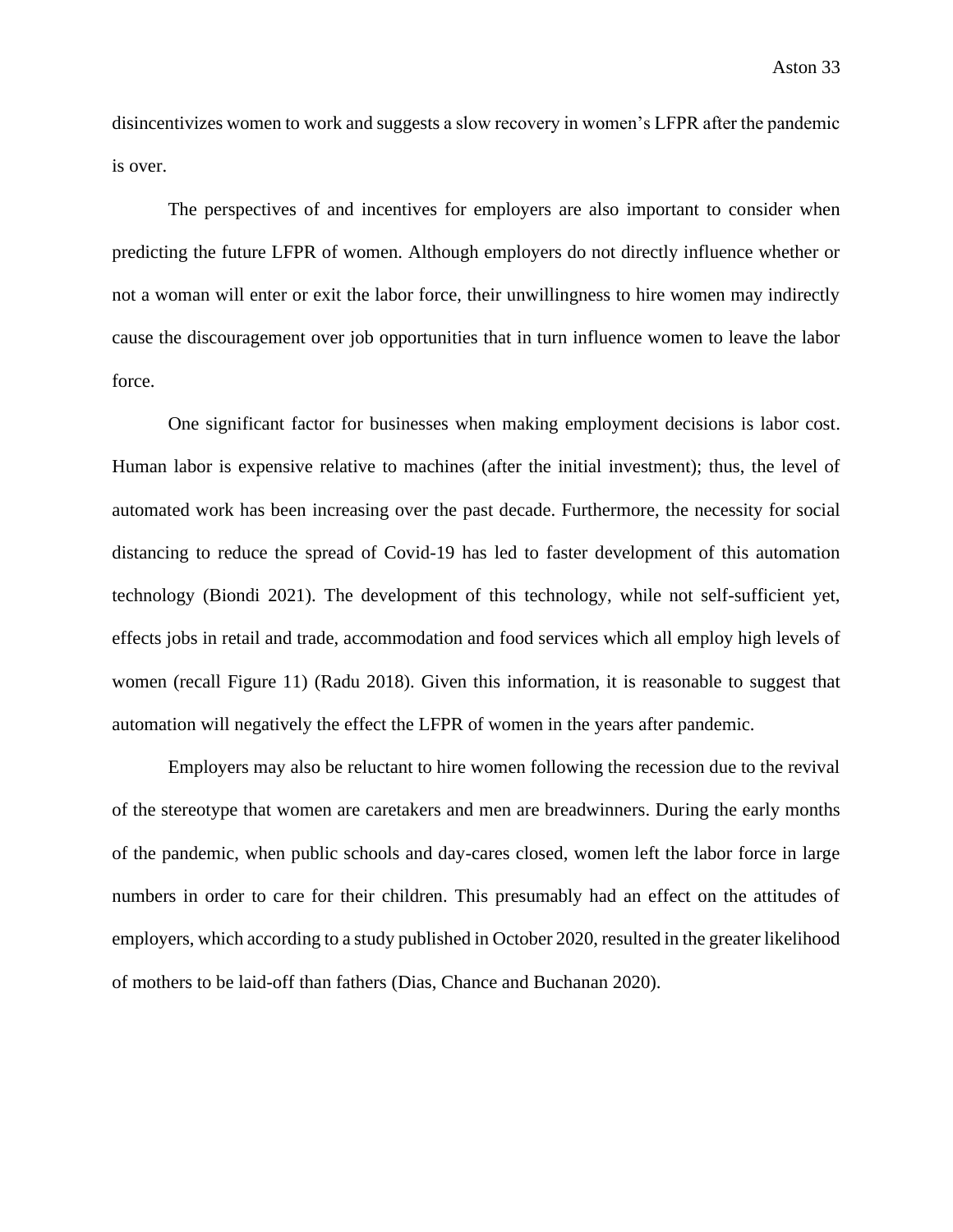## **IV.III Historic Implications**

During the last two decades, the United States has experienced two major economic downturns, (prior to 2020) including one in 2001 and from 2008-2009. During the 2001 recession women's LFPR declined for 5 consecutive months from March until August (see Figure 17). Although this was a relatively short period of time, the general trend between 2001 and 2004, following the recession, was negative. The decline after the 2008-2009 recession or the Great Recession was much more significant, with a declining trend in women's LFPR from June 2009 until September 2015. These recent trends may provide insight on how women's LFPR will recover following 2020, specifically trends following the Great Recession since it happened more recently and the loses in employment are comparable. If women's LFPR post-pandemic follows a similar pattern to post-2009 LFPR, women will not recover losses in labor force participation for years. Subsequently the economy will have a lower production capability and real GDP is likely to be lower than potential. Additionally, woman may be unable to recover losses in real wages during this period.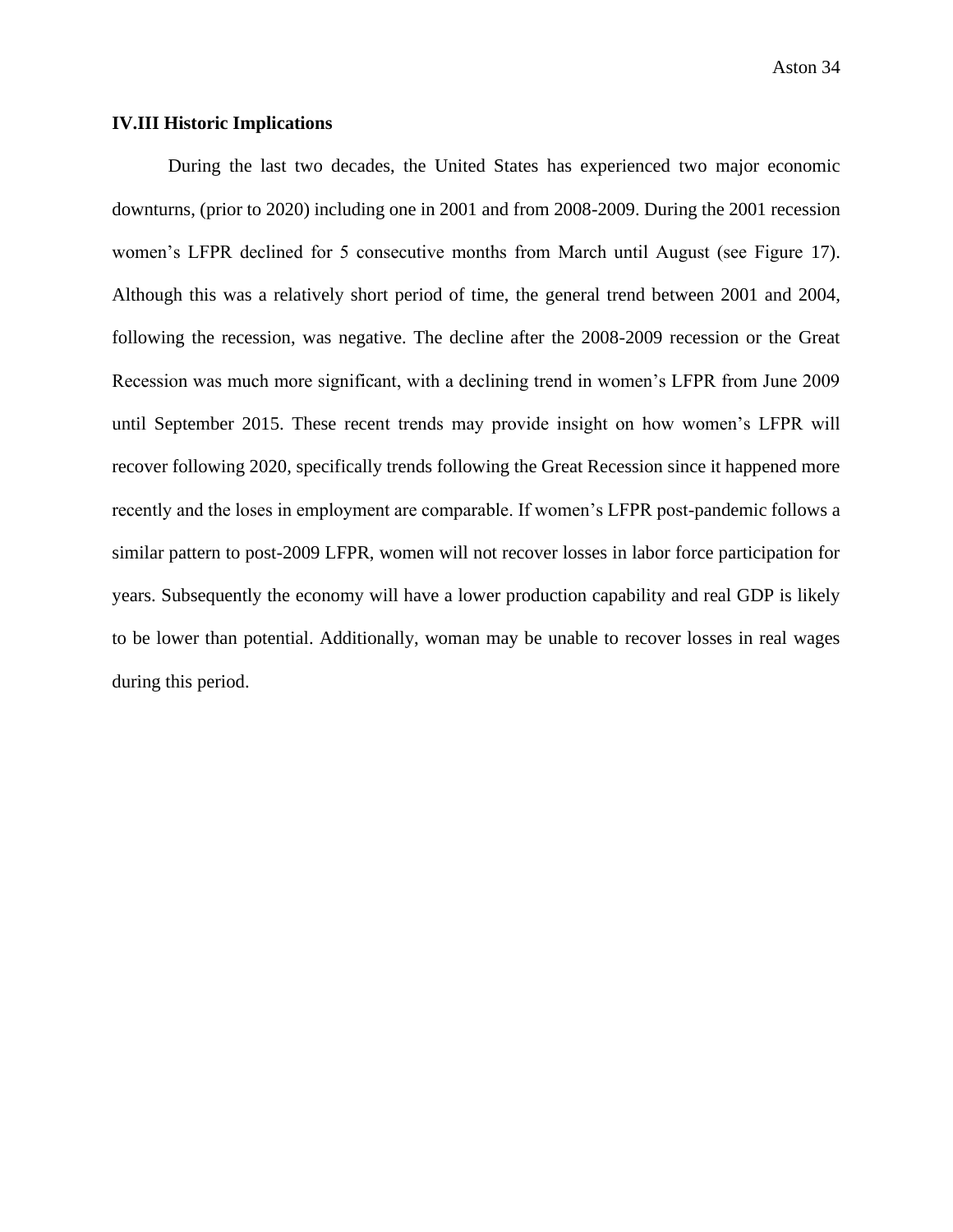

**Figure 17. Labor Force Participation Rate – Women [2000-2020]**

Source: Bureau of Labor Statistics, Labor Force Participation Rate - Women [LNS11300002] (Washington, DC: U.S. Department of Labor, 2020).

Following the 2008-2009 recession, women's real median earnings fluctuated around \$320 with no significant increases or declines until 2015 (see Figure 18). From 2015-2020 the real median earnings of women have trended positively. The stagnation of real wages that followed 2009 is likely to occur again after the pandemic due to reduced work force progress of women during the recession.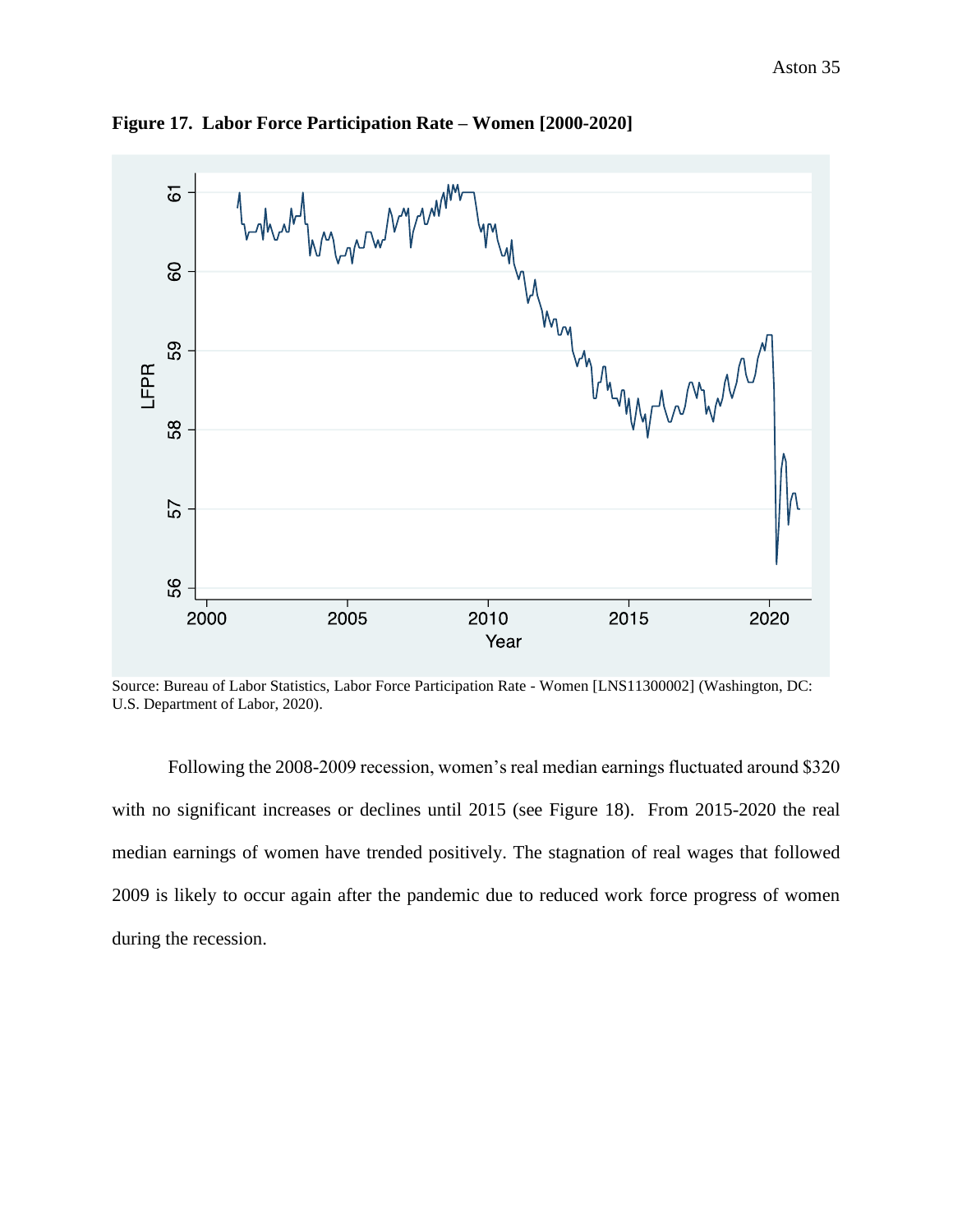

**Figure 18. Median usual weekly real earnings – Women 25 years and over**

Source: Bureau of Labor Statistics, Median usual weekly real earnings: Wage and Salary workers: 25 years and over - Women [LEU0252883400Q] (Washington, DC: U.S. Department of Labor, 2021).

# **V. Conclusion**

The pandemic in 2019-2021, induced by the spread of Covid-19 caused global economic downturns and had significant effects on the United States labor force. The recession and pandemic disproportionately affected women's labor causing higher unemployment and lower labor force participation for women relative to men in the U.S. throughout 2020. These effects were influenced by occupational choices, income decisions, parental status and social norms. Women's tendency to work in service-related occupations prompted massive losses in unemployment when social distancing recommendation and mandates were enforced by state and local governments.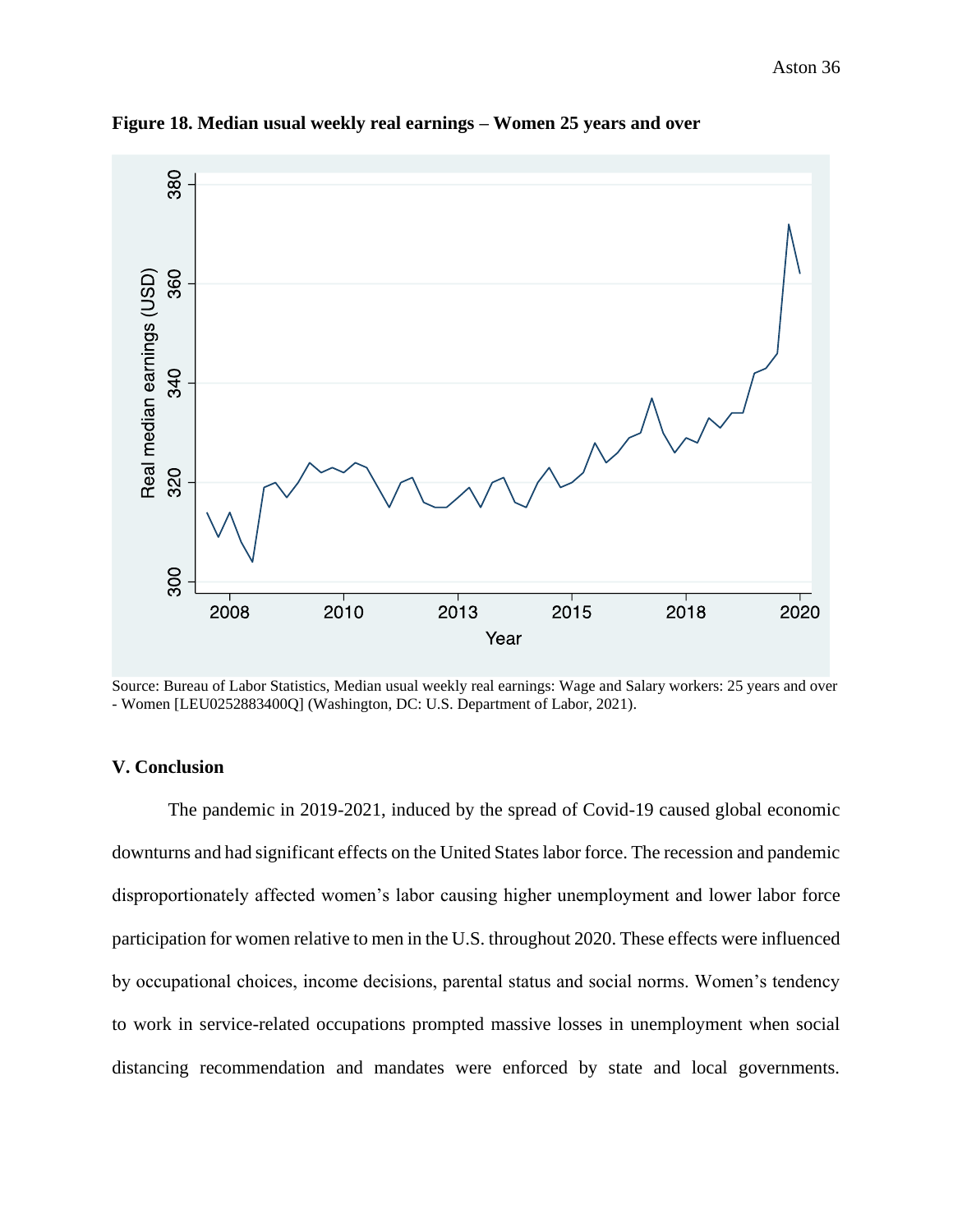Furthermore, social distancing caused the closure of public schools and other child-care services which is associated with high unemployment for women and compelled women to leave the labor force to care for their children. Women frequently took on the role as primary caregiver during the pandemic for two main reasons, the first being that women generally earn lower income then men, which disincentivized fathers to leave the labor force for childcare. Additionally, social norms and unequal childcare responsibilities influenced women to take care of their children during the pandemic by leaving the labor force or working and caregiving simultaneously from home.

The outcomes of the 2020 recession will likely be the stagnation or lowering of real earnings for women, as a result of human capital deterioration and reluctance to rejoin the labor force. Women will likely have a more difficult time re-entering the labor force and regaining employment, because so many have experienced long-term unemployment which results in the deterioration of skills and influences employer's hiring decisions. Additionally, the low wages for female concentrated occupations do little to incentivize the return to the labor force and may influence some women to remain out of the labor force permanently.

#### **VI. Future research**

The pandemic is ongoing, and although millions of Americans are returning to the labor force as vaccinations roll out and social distancing mandates ease, the United States' economy is not currently fully recovered. Thus, future research will need to be conducted in order to further understand how the pandemic and recession has affected the women's labor force. Additionally, this research has focused primarily on women's labor overall, however the effects of the recession were disproportionate among women of different races and socio-economic statuses. Future research should expand on the reasons for these unequal effects, so that we may learn how to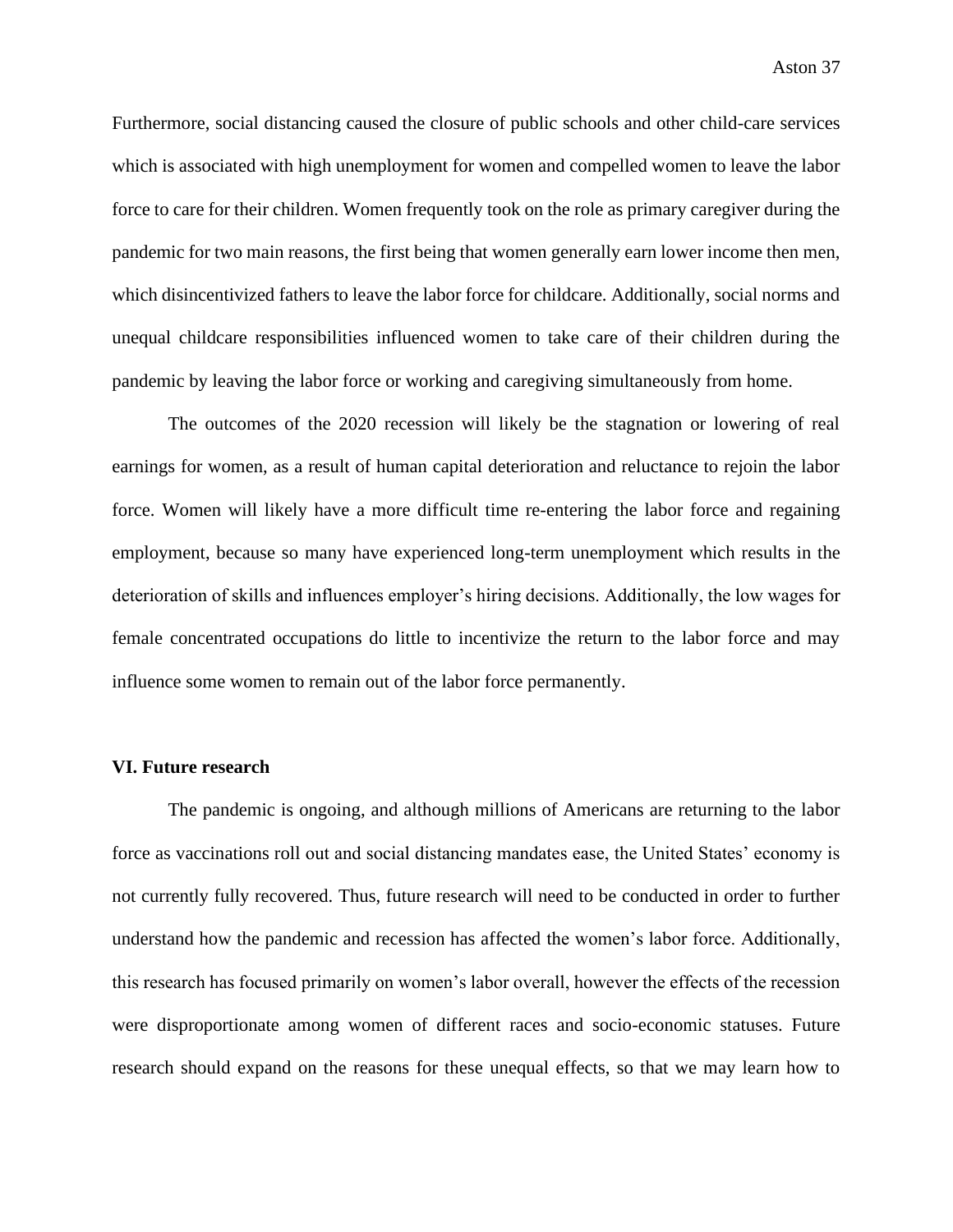prevent them. Finally, as data becomes more available on real earnings for women, and specifically mothers, in the next few years, future researchers should further analyze how 2020 contributed to the gender wage gap and devastated decades of women's work force progress.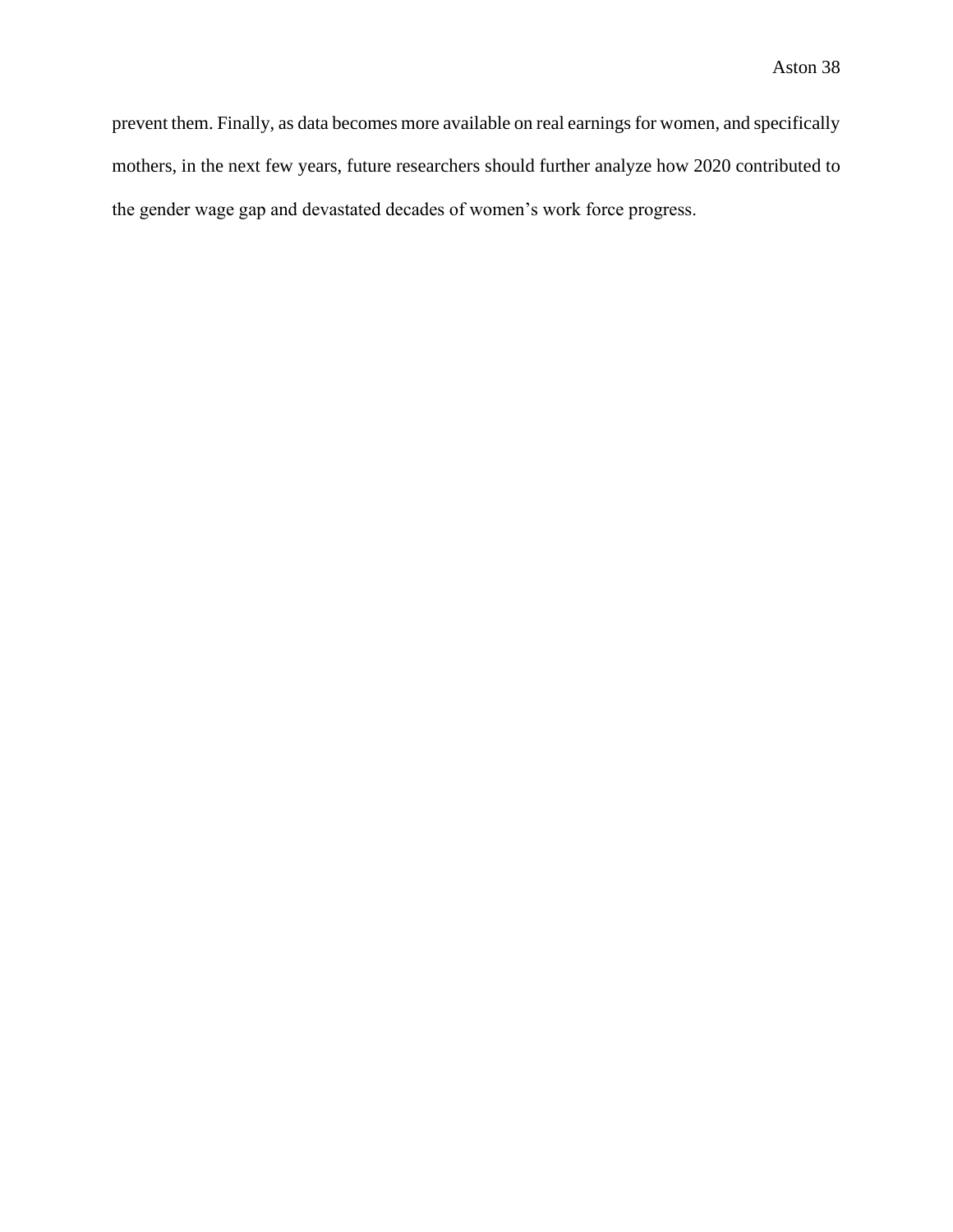# **CITATIONS**

- American School & University. 2020. *22 States have closed school statewide because of the coronavirus.* March 16. https://www.asumag.com/facilitiesmanagement/article/21126265/22-states-have-closed-school-statewide-because-of-thecoronavirus.
- Alon, Titan, Matthias Doepke, Jane Olmstead-Rumsey, and Michèle Tertilt. 2020. *The Impact of Covid-19 on Gender Equality.* Massachusetts: NBER Working Paper Series.
- Biondi, Francesco. 2021. "COVID-19 has fuelled automation but human involvement is still essential." *The Conversation.*
- Budig, Michelle. 2001. "The Wage Penalty for Motherhood." *American Sociological Reveiw* 66 (2): 204.
- Bureau of Labor Statisitics (1). 2021. *Employment Situation Summary -- March 2-21.* News Release, Washington D.C.: U.S. Bureau of Labor Statistics.
- Bureau of Labor Statistics. 2012. "The Recession of 2007-2009." *BLS Spotlight on Statistics.*
- Bureau of Labor Statistics. 2020. Usual Weekly Earnings of Wage and Salary Workers Third Quarter 2020." Washington, DC: U.S. Department of Labor, October 16
- Bureau of Labor Statistics (2). 2021. "Usual Weekly Earnings of Wage and Salary Workers Fourth

Quarter 2020." *U.S. Department of Labor.* January 21.

https://www.bls.gov/news.release/pdf/wkyeng.pdf.

- Business Jargons. 2021. *Theories of Compensation.* https://businessjargons.com/theories-ofcompensation.html.
- Calarco, Jessica McCrory, Emily Meanwell, Elizabeth Anderson, and Amelia Knopf. 2020. ""My Husband Thinks I'm Crazy": COVID-19-Related Conflict in Couples with Young Children." *SocArXiv Papers* 12-15.
- Calarco, Jessica, interview by Mary Harris. 2021. *The Sexist Recession: The pandemic has not hit everyone equally.* (February 04).
- Colombo, Hayleigh. 2020. "Arnold Sports Festival cancels expo, limits spectator access." *Columbus Business First.*
- Current Population Survey. 2010. "HOUSEHOLD DATA ANNUAL AVERAGES 7. Employment status of the civilian noninstitutional population 25 years and over by educational attainment, sex, race, and Hispanic or Latino ethnicity." *U.S. Bureau of Labor Statistics.* https://www.bls.gov/cps/aa2009/cpsaat7.pdf.
- Current Population Survey. 2020. "HOUSEHOLD DATA ANNUAL AVERAGES 7. Employment status of the civilian noninstitutional population 25 years and over by educational attainment, sex, race, and Hispanic or Latino ethnicity." *U.S. Bureau of Labor Statistics .* https://www.bls.gov/cps/cpsaat07.htm.
- Current Population Survey. 2021. "HOUSEHOLD DATA SEASONALLY ADJUSTED A-5. Employment status of the civilian noninstitutional population 25 years and over by educational attainment, seasonally adjusted." *U.S. Bureau of Labor Statistics .* https://www.bls.gov/web/empsit/cpseea05.htm.
- Dias, Felipe A., Joseph Chance, and Arianna Buchanan. 2020. "The motherhood penalty and The fatherhood premium in employment during Covid-19: Evidence from The United States." *Research in Social Stratification and Mobility.*